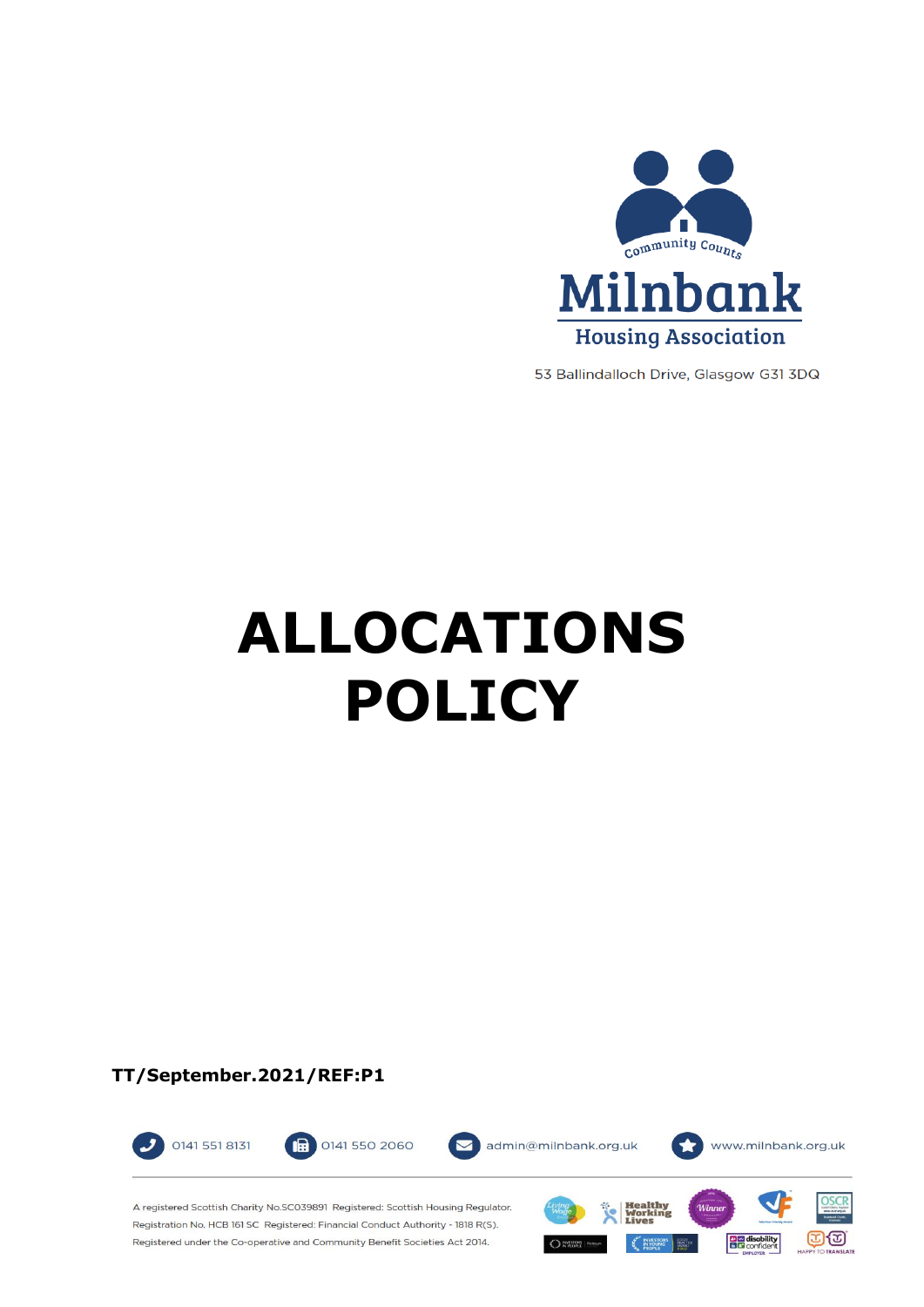#### **1. INTRODUCTION**

1.1 Milnbank Housing Association (MHA) is a Community Controlled Housing Association operating in the East End of Glasgow. It is a non-profit making organisation, established in 1975 with the primary remit of improving the housing provision within its area of operation.

A key function of MHA is to allocate available housing within its stock in a manner that is fair and equitable and in line with good practice guidelines. To facilitate this, an Allocations Policy has been implemented. This is needs based in order to reflect its statutory duty to identify and give priority to the three groups specified in the Housing (Scotland) Act 2014.

**MHA's Mission is to meet housing and related needs within our community and provide our tenants and other customers with an excellent service.**

## **2. LEGAL & REGULATORY REQUIREMENTS**

In terms of the Allocations Policy, there are a number of legal and regulatory requirements which MHA has incorporated and adheres to when allocating accommodation. These include:

- **(a) HOUSING (SCOTLAND) ACT 2010 & 2014** To meet the requirements of this Act, MHA shall have clear rules governing admission to the housing list and the Association's priority for allocating available accommodation (2010), amended by the 2014 Act in terms of the three priority groups.
- **(b) CONTROL OF PAYMENTS BENEFITS FOR STAFF AND COMMITTEE MEMBERS POLICY** – In terms of the above, MHA may grant a tenancy to Employees, Committee Members, former Employees, former Committee Members and close relatives of the aforementioned. In the event of such a tenancy being granted, the decisions made with regard to this tenancy will always comply with relevant guidelines.
- **(c) EQUALITY AND DIVERSITY** MHA will abide by the Equality Act 2010. MHA will not discriminate against any applicant who applies to be rehoused on the grounds of race, religion, gender, age, disability, sexual orientation, pregnancy & maternity, gender reassignment or marital status.

To help fulfil its commitment to Equality & Diversity MHA collates and monitors data of the ethnic/racial origin, economic status and household details of all those who apply for housing. The Allocation Policy is provided, free of charge, to anyone who applies to be rehoused or who requests a copy. The Policy and application form is also available in Braille, large print, audiotape and a translation to other languages on request.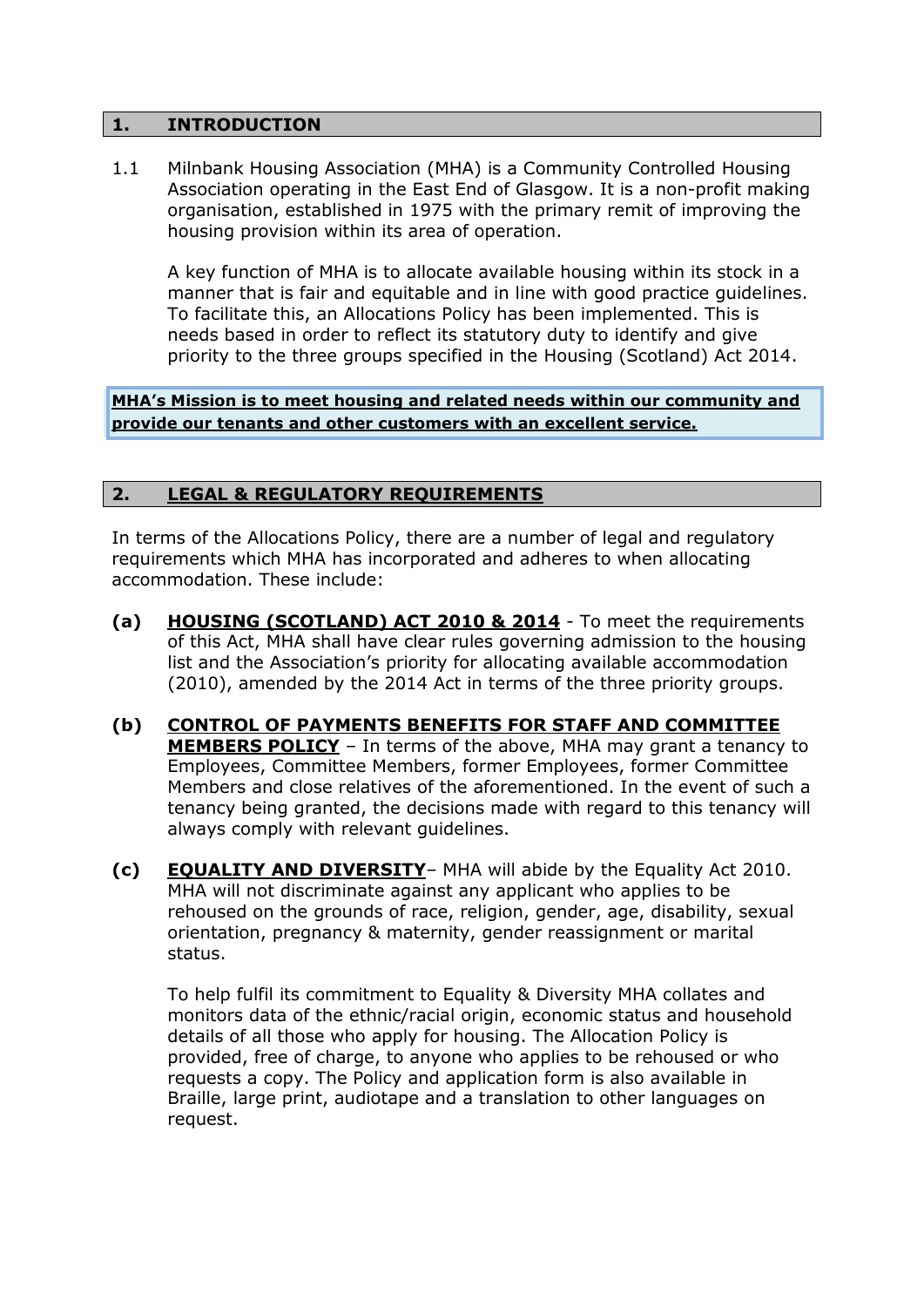**(d) OTHER LEGISLATION** – In addition to the above, MHA also adheres to: -Race Relations (Amended) Act 2000 -Matrimonial Homes (Family Protection) (Scotland) Act 1981 -Sex Discrimination (Amended) Act 2003 -Data Protection Act 1998 and 2018

## **Regulatory Requirements**

The Scottish Social Housing Charter was introduced by the Scottish Housing Regulator in 2012. It sets the standards and outcomes for all social landlords when performing their housing activities. The outcomes that are relevant to the allocations policy are:

- Outcome One Equality
- Outcome Two Communication
- Outcome Three Participation
- Outcome Seven, Eight and Nine Housing Options
- Outcome Ten Access to Social Housing
- Outcome Eleven Tenancy Sustainment
- Outcome Twelve Homeless People

# **(e) GUIDANCE**

MHA have signed the Make a Stand Pledge to support people experiencing Domestic Abuse.

We recognise that domestic abuse can be experienced by women, men, or in same sex relationships and that it can involve any family relationship including children. MHA recognises that a person has a right to a life free from violence and abuse. MHA will use its best efforts to assist in the rehousing of people experiencing domestic abuse. We will do this whether the abuse is physical, sexual or emotional; and whether the victim is male or female. However as a relatively small landlord, we may not always be able to provide immediate help in such cases.

MHA has committed to provide assistance to applicants applying via the Glasgow City Council Care leaver's protocol.

#### **3. THE BASIS OF SELECTION**

All allocations are made in accordance with the Allocations Policy which is determined by the MHA's Management Committee. It operates the following one or more of these routes:

- 1) External Housing List (Open to all applicants who are not MHA tenants)
- 2) Transfer List (Open to existing MHA tenants)
- 3) Section 5 referrals (List of statutory homeless applicants)
- 4) Mutual exchange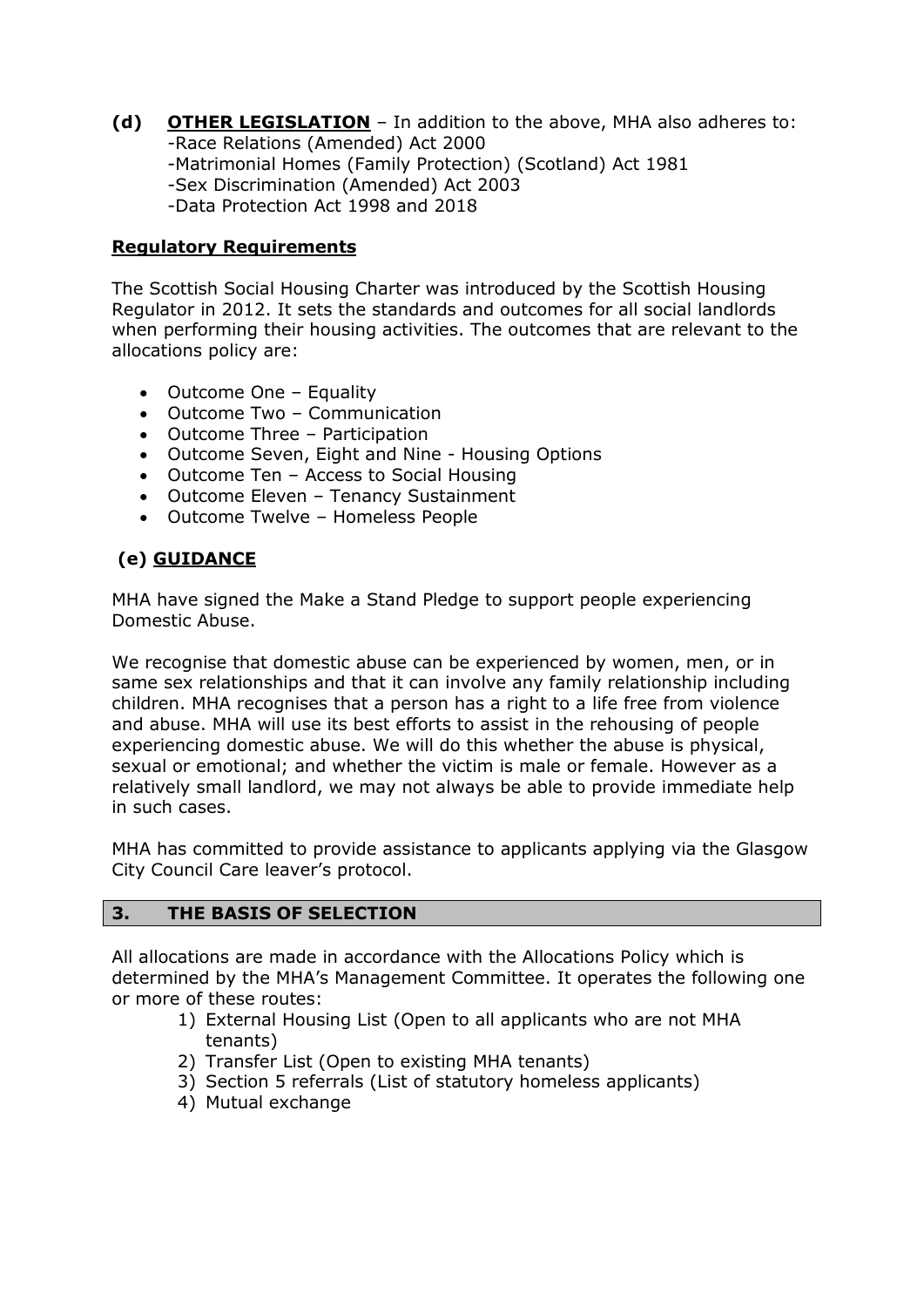All information provided by an applicant, or sought by MHA to assess the housing need, will be treated in the strictest of confidence. The information will only be disclosed to MHA staff in line with the Allocation Procedures.

There is continuous opportunity for applicants who consider themselves to be in housing need to apply for housing. Applicants must be 16 years old or over. There may be certain circumstances where it would be helpful to accept an application from someone six months prior to their  $16<sup>th</sup>$  birthday (e.g. to help the transition of a young person leaving care, however they would not be allocated a property until they have turned 16. Completed applications will be entered onto the appropriate list, e.g. 2, 3, 4, 5 apartment etc.

Eligibility for different property types

- General needs housing this is accommodation that is suitable for anyone regardless of age, mobility or other impairment
- Amenity housing the allocation of these properties is age and needs defined through direct applications or local authority section 5 referrals.

A visit to your home will be arranged prior to you being made an offer.

**Removal from the Housing List** - MHA will only remove an applicant from the housing list for the following reasons:

1) Applicant requests that their application be removed from the list

2) Death of an applicant

3) Applicant fails to respond to the annual review of the housing list or a time specific letter

**Suspension from the Housing List** - Applicants may be suspended from the housing list for the following reasons:

Where applicant has rent arrears, or any other debts attributed to a current or previous tenancy

The applicant has tenancy related convictions and the Association is not satisfied that such behaviour has ceased and is unlikely to re-occur

On grounds of conduct: where the applicant has had an order for recovery of possession on certain grounds made against them; and/or a previous tenancy has been terminated on the grounds of abandonment or neglect of the property

Applicant has provided false or misleading information

Applicant has intentionally worsened their own circumstances to promote their application for housing

Where a direct applicant has refused two reasonable offers of housing. A reasonable offer is defined as an offer for a property which is based on application information and preferences, will meet the applicant's housing need

Applicants have voluntarily suspended themselves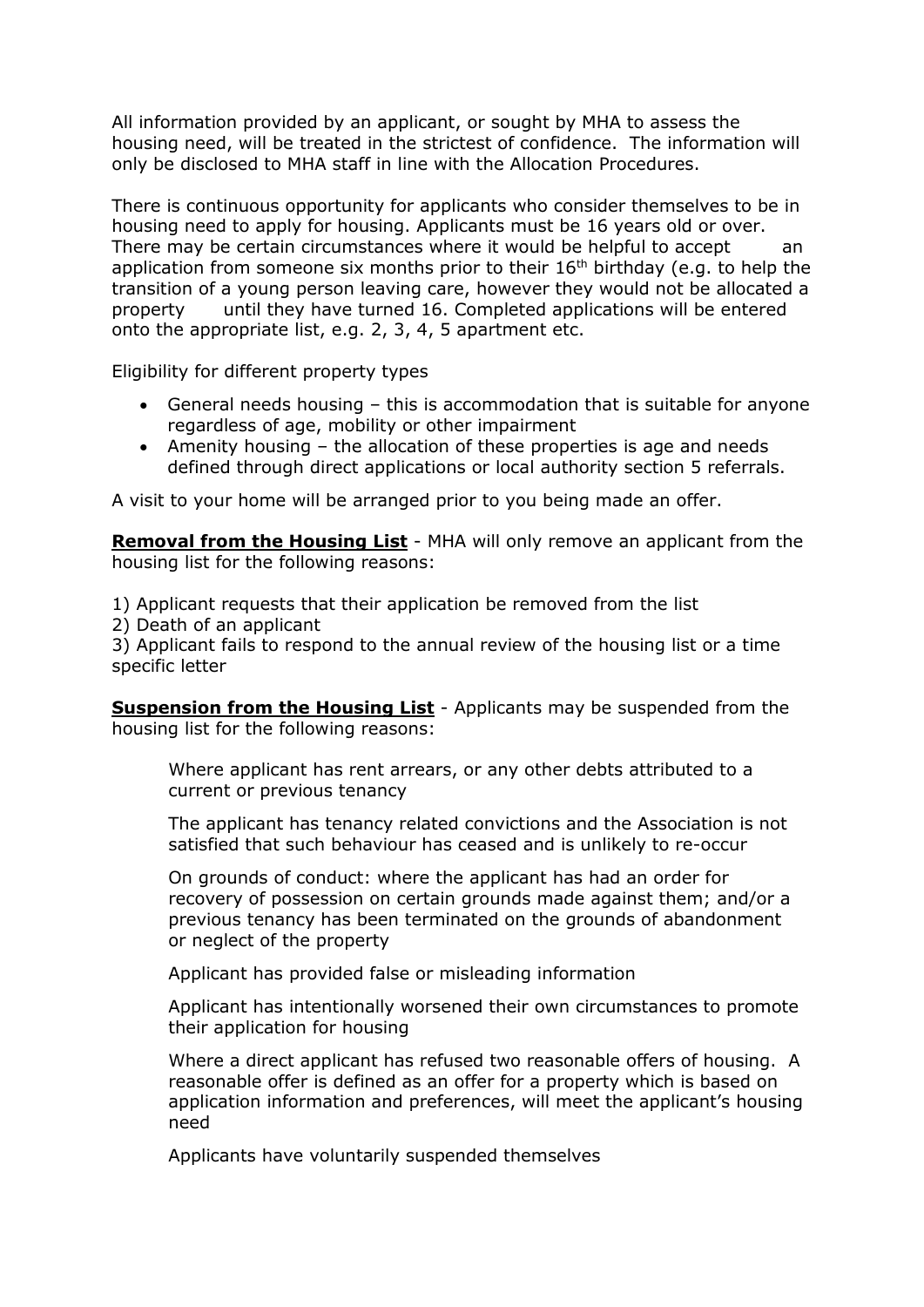Where an applicant is not eligible for assistance (i.e asylum seeker)

An applicant has been violent or aggressive to staff

The length of the suspension will be considered by the Association when looking at the applicant's history

Suspensions will be subject to regular review. Applicants may appeal in writing against a decision to suspend/refuse access to the Housing Manager within 10 working days. If the applicant is not satisfied, they can then follow the Association's complaints process.

Suspensions cannot be applied to a homeless household with the local authority has a duty to rehouse (section 5 referrals) or applicants with a homeless priority.

## **Arrears and other tenancy related debts.**

Where the tenant or applicant owes more than one twelfth of the annual amount payable in relation to a current or former tenancy, their application will be suspended from the housing list unless there is an appropriate arrangement to pay debts and the arrangement has been maintained for the previous three months. The Housing Manager has the discretion to approve an offer of housing to an applicant who does not meet these conditions where there are special circumstances.

If the applicant was not the tenant, and instead was a member of the household, the Association will not take into account the tenancy elated debt when assessing their application.

Where tenancy debt are over five year's old, applicant will not be suspended. Any tenant who is allowed to start a tenancy with arrears owing to us, must sign and undertaking to pay off the arrears within a reasonable time period which will be determined by the Association.

## **Anti-Social Behaviour (ASB)**

Applicants will only be suspended for ASB which is serious and tenancy related (i.e. breach of tenancy agreement). The criteria for this would be referred to section 16(3) of the Housing (Scotland) 2001 Act.

Where applicants have caused serious ASB issue within three years, or terminated or abandoned a Milnbank Housing Association or other landlords' tenancy where they were responsible for wilful damage a Short Scottish Secure Tenancy will be considered.

## **SECTION 5 REFERRALS AND OTHER PROTOCOL REFERRALS**

The Association will seek to enter into formal partnership arrangements with the relevant local authority.

The partnership arrangements will set out nomination agreements between the two bodies and the basis on which Association will assist the local authority in meeting housing needs and its statutory homelessness duties.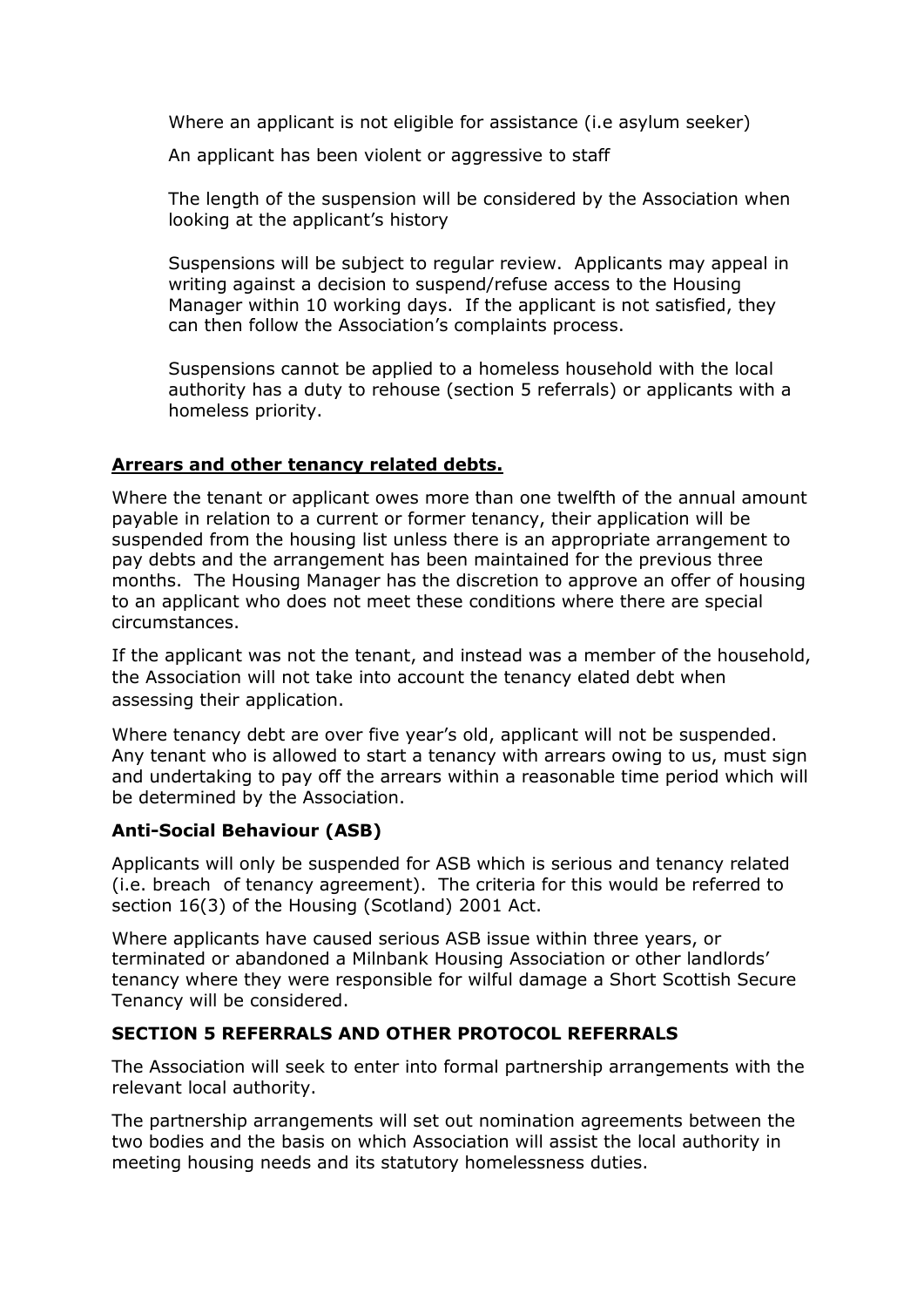The Association will provide both temporary and permanent accommodation for homeless people upon the request of the local authority as part of its duty to secure permanent accommodation under the homelessness legislation.

Where this is not possible, there must be a good reason as per the Housing (Scotland) Act 2001 'Homelessness Section 5: Guidance on Good Reason', for example:

The Association is unable to make suitable housing available within six weeks of the request and the local authority is satisfied that it can source appropriate accommodation from another provider in a reasonable period; the only housing available is a type which is not appropriate for the applicant, for example sheltered housing, specialist accommodations, or significantly adapted properties for occupation by people with a disability. Where the local authority withdraws the referral (this could be related to the first bullet point as an example); or where the applicant has voluntarily suspended their application.

There are no other grounds on which a section 5 referral can be refused.

Note: It is not appropriate to place a victim of domestic abuse near the area where the perpetrator lives unless the victim has specifically requested this due to access to local schools, friends or family nearby.

Any dispute arising from the operation of these arrangements will be resolved either through the dispute process agreed with the local authority or through the use of an Arbiter.

If an applicant behaves in a threatening or abusive manner towards a member of staff, the Association will consider a suspension based on the seriousness of the behaviour. Careful judgement must be used as the behaviour may be a symptom of mental ill-health or a momentary expression of frustration.

## **4. THE ASSOCIATION'S HOUSING STOCK**

MHA's stock is within its one area of operation. Regardless of the location, all available stock will be allocated to the acceptable MHA standard. Area preference will only be considered where there is a specific reason (e.g. domestic violence). The range of housing stock is as follows:

- 1) Mainstream The largest majority of MHA's stock is general mainstream flats, with a small supply of houses. This accommodation ranges in size from one bedroom to a small supply of 4 bedrooms. Vacant accommodation within this category is allocated from the main housing lists.
- 2) Wheelchair Housing MHA has a few adapted properties. Selection will be restricted to applicants who can clearly demonstrate the need for such accommodation and must have medical verification.
- 3) Adapted Accommodation MHA has a small provision of accommodation with specialised features (medically adapted flats) and will be allocated to applicants in terms of their housing need.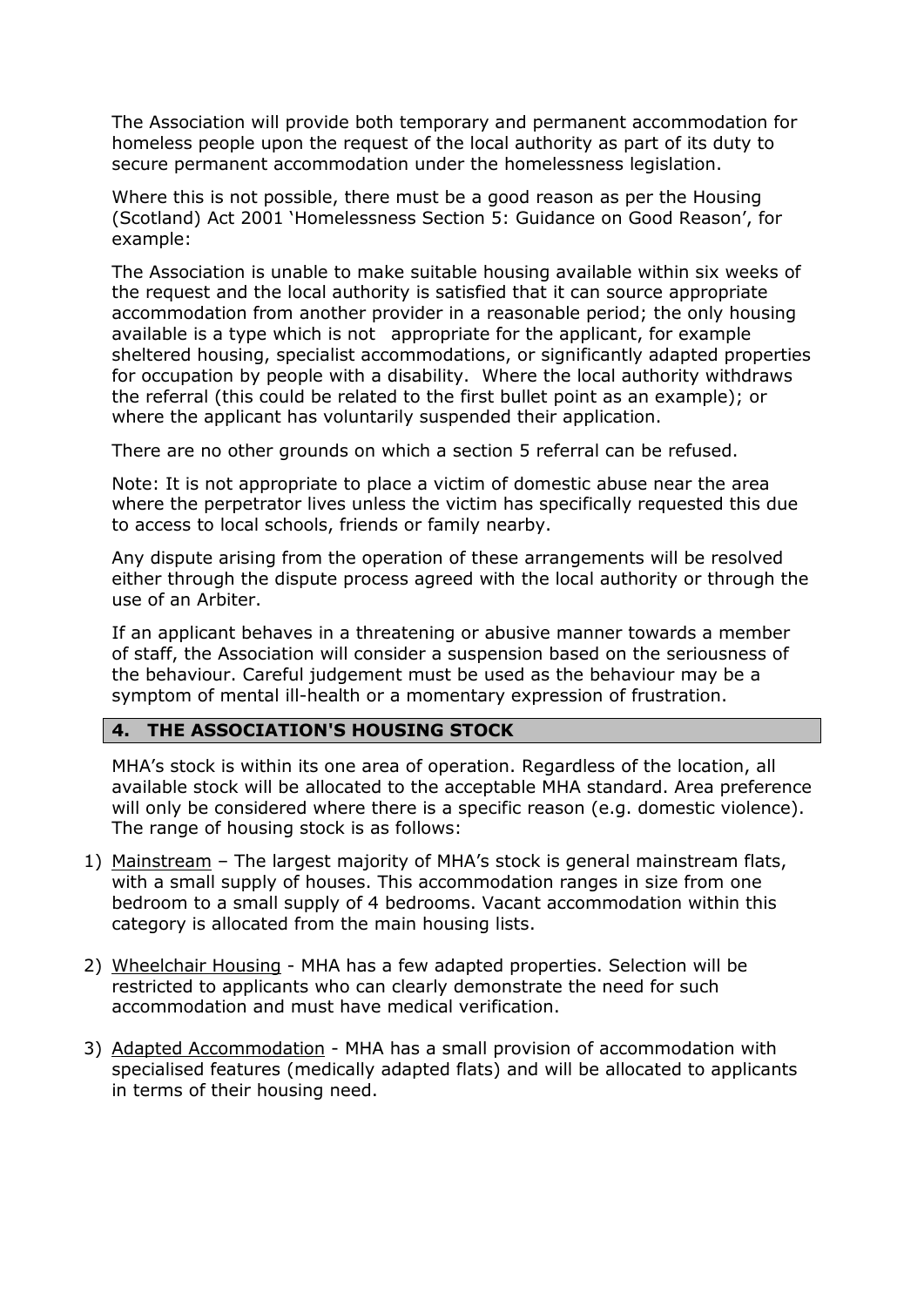MHA's housing stock may also, if required, be allocated for the following:

Decant Accommodation - On occasions it is necessary for MHA to use properties from the Housing Stock for decanting purposes (e.g. in an emergency like a fire, flood etc.)

Mutual Exchange – Existing tenants of MHA may arrange mutual exchanges with tenants of any housing association or local authority. The in-coming tenant will be subject to the same scrutiny as other applicants, and must be of a suitable family size for the property. The incoming tenant must accept the condition of the flat as viewed. MHA may refuse a Mutual Exchange in situations where:

- There is an ongoing investigation or history of antisocial behaviour
- Receipt of an unsatisfactory tenancy reference
- The exchange will result in overcrowding, or under occupation, of the property

Lease Agreements - MHA is committed to working with other agencies to support tenants who are allocated a tenancy with MHA. (E.g. Health and Social Care Partnership)

Supported Accommodation - MHA owns and manages a small stock of specialised accommodation that offers support to vulnerable females. The allocation of this accommodation is via referrals from GCC Homeless Team and the Health and Social Care Partnership).

#### **5. OFFERS OF ASSOCIATION ACCOMMODATION**

All completed applications will be entered onto the respective housing list and all offers will be based on housing circumstances and the availability of vacant stock.

MHA Existing Tenants - As MHA is committed to building and maintaining a balanced and stable community it seeks to avoid an excessive number of vulnerable households or a concentration of age range and/or lifestyles in one area. At the same time, consideration must also be given to potential problems caused by possible clash of lifestyles. As such, MHA is required to consider the needs of the existing tenants in an area as well as the needs of the local community before making a specific allocation. MHA, therefore, must be able to exercise an element of flexibility and use of discretion when making individual allocations.

Where it is felt to be inappropriate, inadvisable or against the greater good of the immediate community or the applicant, MHA retains the right to bypass the applicant(s) at the top of the housing list for a particular property. The Housing Services Manager must approve the bypassing of any applicant on discretionary grounds, clearly providing a written audit of the reason(s). The applicant(s) bypassed will remain at the top of the housing list and will be considered for the next suitable accommodation that becomes available.

Assessing Housing Circumstances - Where more than one applicant has the same points, circumstances of the applicant and the suitability of the property in relation to the needs of the applicant (e.g. size, medical needs etc.), will be taken into account. No account will be taken of the length of time an applicant has been on the housing list.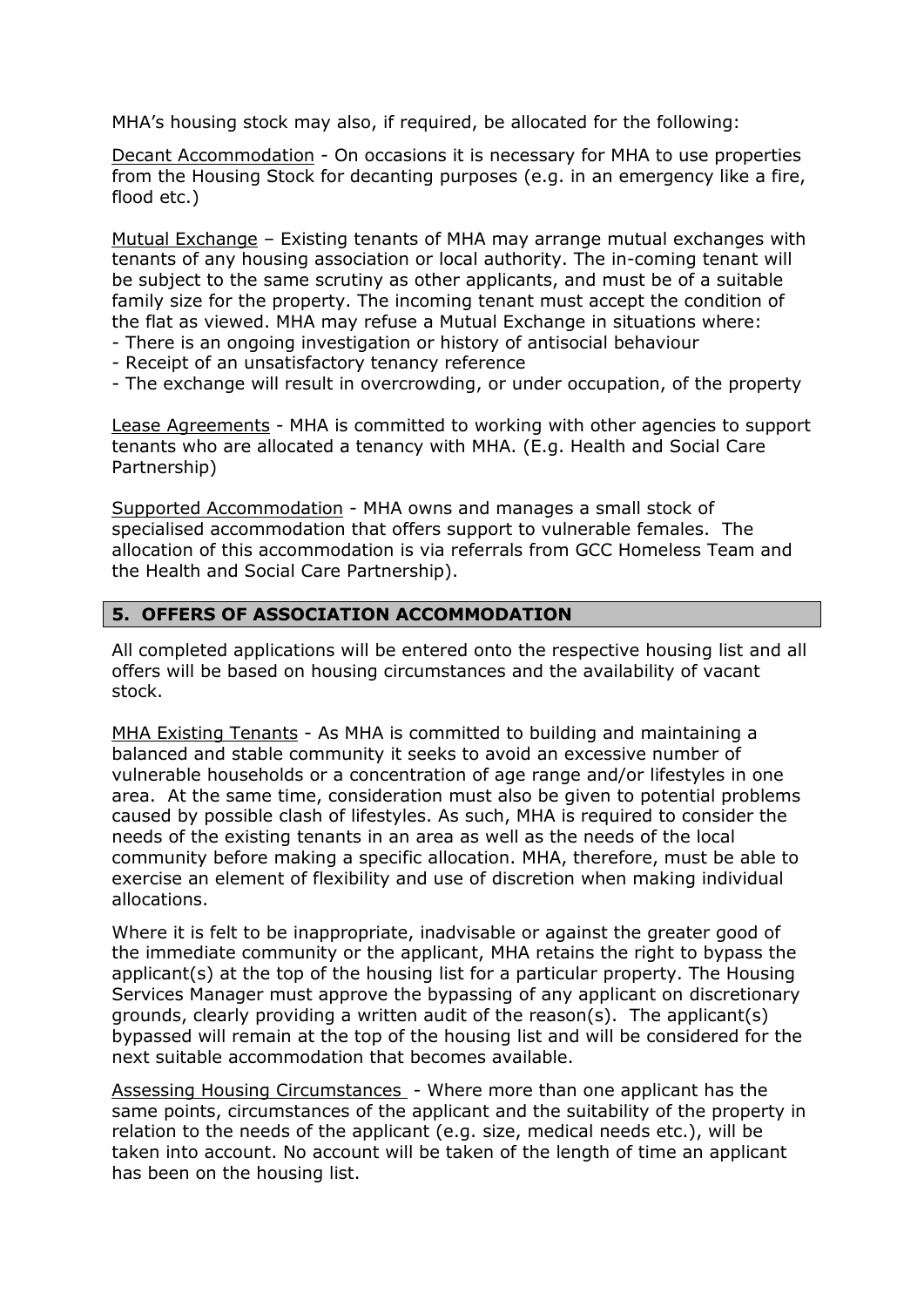Providing Support - In applications where harassment, in any form, is evident or where an applicant has a disability or is from an ethnic background, MHA will work in partnership with the relevant support/advisory body where applicable.

Rejecting an Offer - Applicants will receive a maximum of two offers of accommodation. If both offers are rejected, the application form will be cancelled. After a minimum of 1 calendar year, the applicant will be able to reapply at the expiry of the suspension period.

Accepting a MHA Tenancy - Where an offer of tenancy has been accepted, the applicant will be expected to occupy the property within two weeks of the date of entry or otherwise deemed by MHA.

In the case of a transfer, MHA existing tenants have two weeks from the date of entry to occupy the new property and return the keys for their existing property to the office. Should a tenant require longer than the two weeks additional rent will be charged at a daily rate until the date the keys are handed in.

#### Sharing bedrooms

The minimum number of bedrooms that are require by a household with children will be based on the following:

- 1 bedroom for each two children of the same sex under the age of 16
- 1 bedroom for each two children under 10 years
- Once a child reaches the age of 16, they will be classed as an adult and will be allocated a separate bedroom
- Where a member of the applicant's household is pregnant, the unborn child will be counted in the household calculation size when proof is provided

#### Over-crowding priority

Any household currently living in conditions where they do not meet the minimum standards set out above will be overcrowding points.

#### Additional bedrooms

The following households will be offered properties with one extra bedroom (in addition to the minimum requirement in the sections above.

- Households with a medical need for an extra bedroom. This must be for a documented and evidenced medical need. For example, a couple where an applicant requires a medical bed which can only accommodate one. Evidence would have to be from a third party such as a support plan, social work, occupational therapy etc
- Applicants who have access to their child(ren) 50% of the week shall be added to the most appropriate waiting list. This must be evidenced for example by solicitor's letter, receipt of child benefit
- Households with a need for an extra bedroom for a permanent carer that is part of a support plan and requires a bedroom for support purposes. This would require evidence such as a support plan from social work
- Households who require an extra bedroom due to fostering (if a fostering application is pending, the Association will consider granting an extra bedroom before a child becomes a member of household. This may depend on how far advanced the application is and the views of any relevant organisation such as the local authority handling the application. Any decision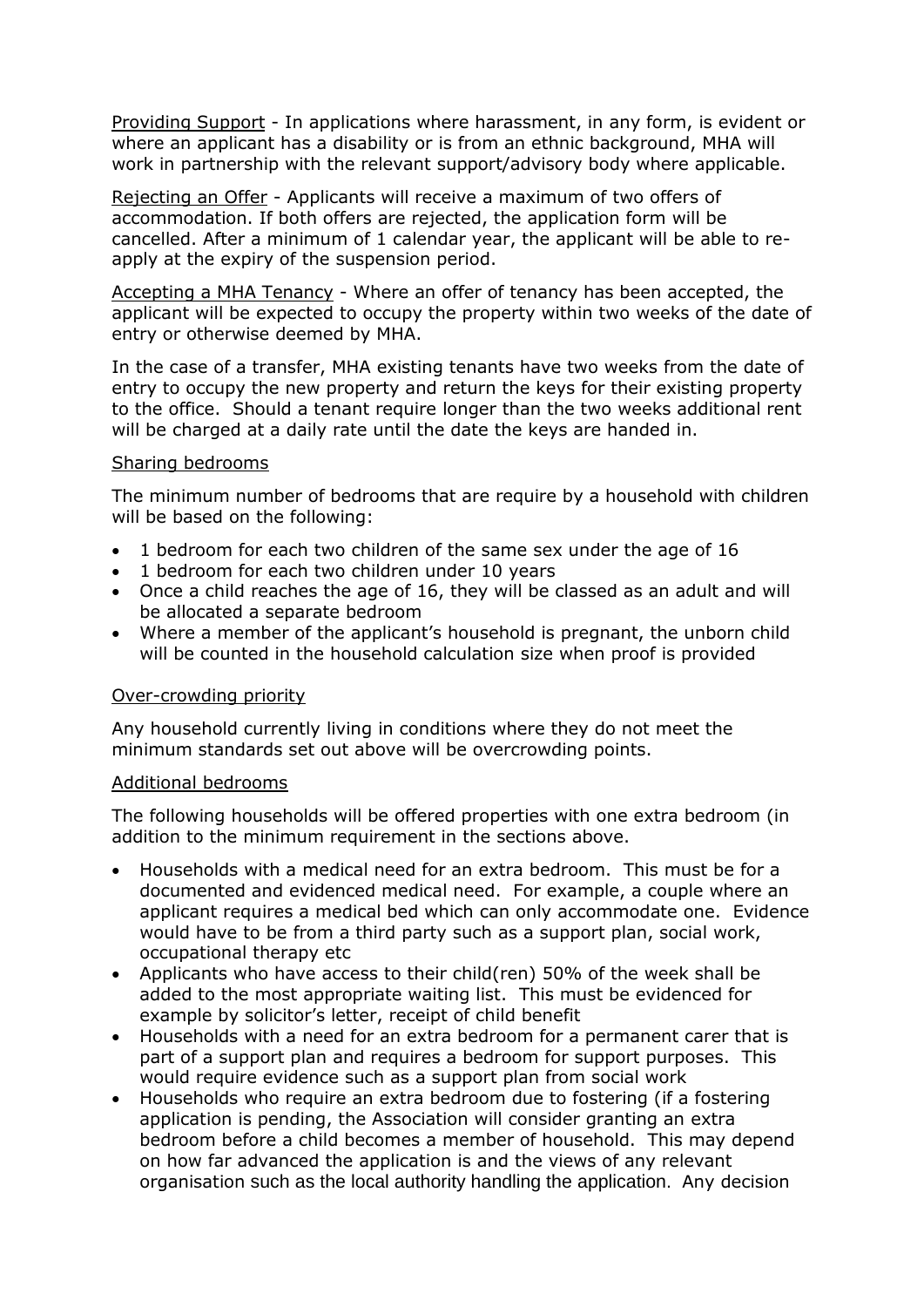to award an extra bedroom should be approved by Housing Manager). This would also apply for those households who have kinship care arrangements as defined by the Looked After Children (Scotland) Regulations 2009.

#### **6. APPEALS**

MHA recognises that a situation may occur where an applicant is unhappy with a decision reached over their application, and in such an event may wish to appeal this decision. Where an applicant wishes to appeal, the following mechanism should be observed:

- 1) If a Housing Assistant or Officer does not adequately clarify the decision, you can discuss the situation with the Housing Services Manager.
- 2) If a Housing Assistant or Officer does not adequately clarify the decision, applicants should submit their appeal in writing to the Housing Services Manager. Where this is not possible, an applicant can make contact at MHA's office whether in person or by telephone.
- 3) If the matter is not resolved by this stage, the Applicant may appeal in writing to the Chairperson of the Management Committee within 14 days of the first appeal decision. At all stages, a written statement can be requested from MHA setting out the reasons for the decisions taken.
- 4) If you are not happy with the outcome from this meeting you will normally be able to contact the Scottish Public Services Ombudsman.

Any appeals received will be dealt with in accordance with MHAs Complaints Procedure Policy, a copy of which will be given free of charge on request.

#### **7. MONITORING AND REVIEW**

The Housing Services Manager will manage the implementation of this policy ensuring that MHA internal procedures are followed. The Allocations Policy is monitored on a bi-monthly basis by the Services Committee in order to assess whether the stated objectives are being achieved.

The Allocations Policy is reviewed annually by the Services Committee unless there are significant changes to legislation or is otherwise deemed necessary.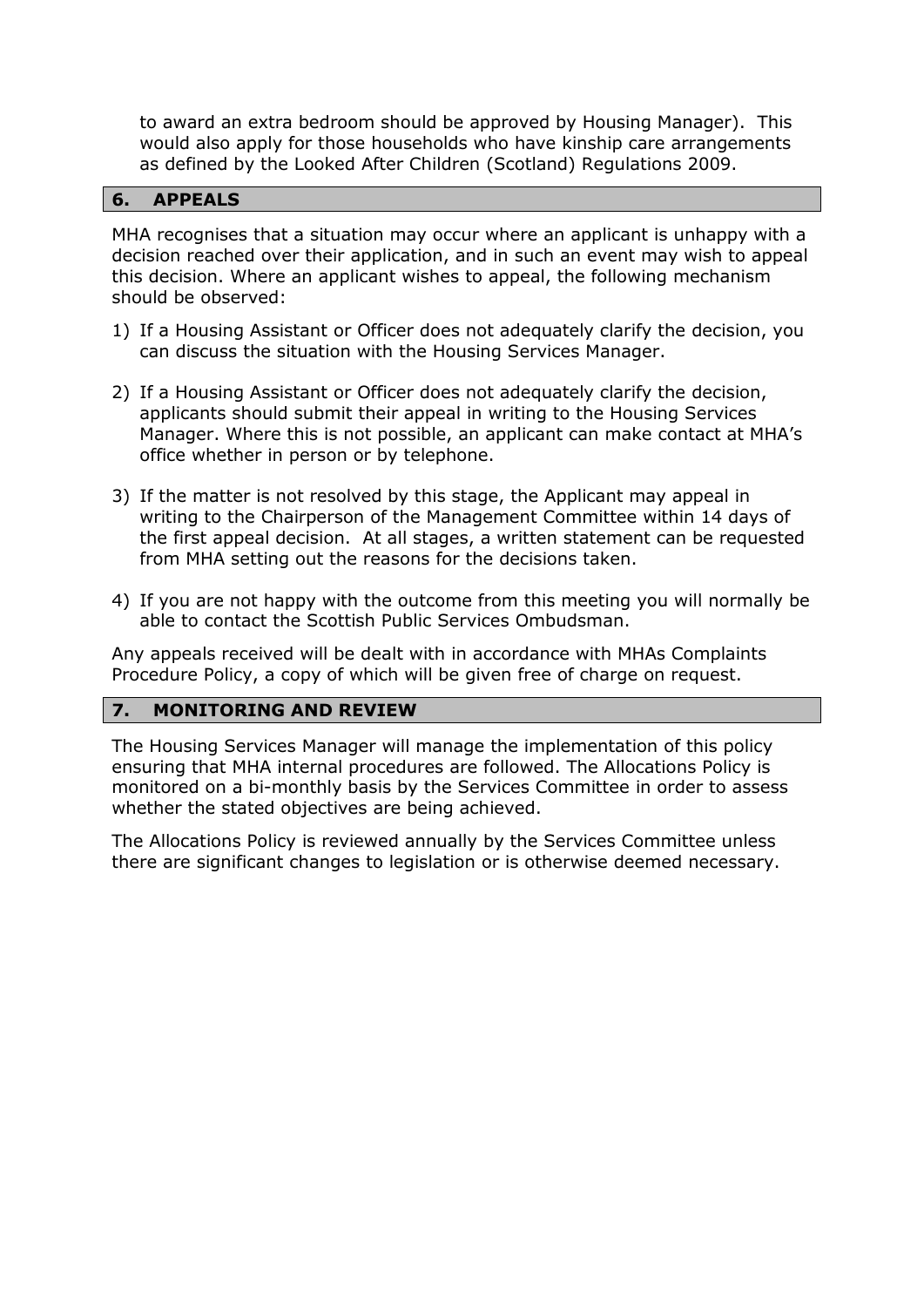# **8. THE POINTS SYSTEM**

The assessment of housing applications is on a points basis and will be based upon the following criteria:

|     | <b>CATEGORY</b>                                                                                                                                                                                                                                                                                                                | <b>POINTS</b><br><b>AWARD</b> |
|-----|--------------------------------------------------------------------------------------------------------------------------------------------------------------------------------------------------------------------------------------------------------------------------------------------------------------------------------|-------------------------------|
| 1.  | <b>MILNBANK HOUSING ASSOCIATION TENANTS</b>                                                                                                                                                                                                                                                                                    |                               |
| 1a. | Milnbank HA Tenant's - Relationship Breakdown<br>A MHA couple who can demonstrate that their relationship has<br>broken down and can no longer reside together will be awarded<br>points under this category.                                                                                                                  | 40 POINTS                     |
|     | Any offer made under this category will normally be out-with their<br>present area.                                                                                                                                                                                                                                            |                               |
| 2.  | <b>HOMELESSNESS</b><br>Where a referral is made by Glasgow City Council under Section 5<br>of the Housing (Scotland) Act 2001 will be added to the relevant<br>Section 5 Referral List in date order of receipt of the referral.                                                                                               |                               |
|     | Other applicants assessed as homeless will be awarded points as<br>follows:                                                                                                                                                                                                                                                    |                               |
|     | - Statutory Homeless, Roofless, No Fixed Abode or Homeless Unit.                                                                                                                                                                                                                                                               | 40 POINTS                     |
|     | <b>LACK OF SECURITY/SHARING ACCOMMODATION</b><br>Applicant living with friends or relatives, under the threat of<br>eviction, residing in tied accommodation e.g. leaving Armed<br>Forces, Janitor, obliged to sell but without enough financial<br>resources to buy other suitable accommodation or tenant without<br>a lease | 20 POINTS                     |
|     | Tenants living in private rented accommodation who have<br>difficulties in making rent payments due to excessive rent<br>charges. (Points will be dependent on income/expenditure)                                                                                                                                             | 25 POINTS                     |
|     | (NOTE: Applicants can only be considered for Homelessness OR<br>lack of security).                                                                                                                                                                                                                                             |                               |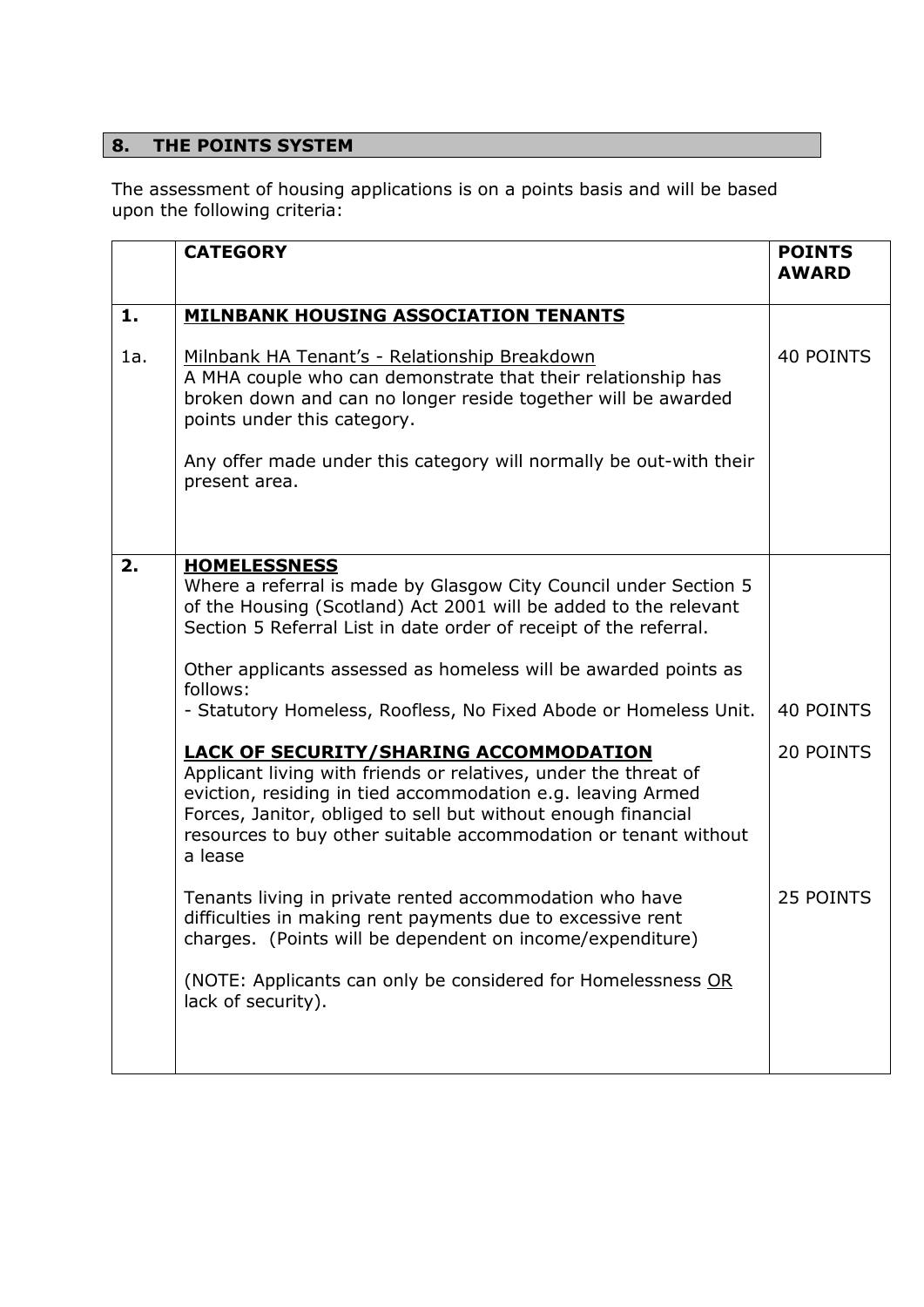| 3. | <b>OVERCROWDING</b>                                                                                                                       |                  |
|----|-------------------------------------------------------------------------------------------------------------------------------------------|------------------|
|    | All applicants will receive points where overcrowding or under                                                                            |                  |
|    | occupation occurs. The criteria is as follows:                                                                                            |                  |
|    | - 1 bedroom for applicant and spouse, partner or co-habitee                                                                               |                  |
|    | - 1 bedroom for each 2 children of the same gender under 16                                                                               |                  |
|    | years                                                                                                                                     |                  |
|    | - 1 bedroom for each 2 children under 10 years                                                                                            |                  |
|    | - 1 bedroom for each other person                                                                                                         |                  |
|    |                                                                                                                                           | 10 POINTS        |
|    | All applicants will be awarded 10 points for each extra or                                                                                |                  |
|    | additional bedspace.                                                                                                                      |                  |
|    |                                                                                                                                           |                  |
|    | *Where an addition to the family is expected, medical                                                                                     |                  |
|    | confirmation will be requested.                                                                                                           |                  |
|    |                                                                                                                                           |                  |
| 4. | <b>FIRST ACCOMMODATION</b>                                                                                                                |                  |
|    | In order to assist those applicants who are not overcrowded/under<br>occupied and who are applying for their first property the following |                  |
|    | applies:                                                                                                                                  |                  |
|    | - All applicants requiring 2 apartment applying for their first                                                                           | <b>30 POINTS</b> |
|    | accommodation but do not qualify for overcrowding or                                                                                      |                  |
|    | under occupancy                                                                                                                           |                  |
|    |                                                                                                                                           |                  |
|    | - All applicants require 3 apartment+ property and applying                                                                               | 20 POINTS        |
|    | for first accommodation, but do not qualify for overcrowding or                                                                           |                  |
|    | under occupancy                                                                                                                           |                  |
|    |                                                                                                                                           |                  |
|    | Applicants who are leaving local authority care and are referred                                                                          | 70 POINTS        |
|    | and accepted via the Leaving Care Protocol.                                                                                               |                  |
|    |                                                                                                                                           |                  |
|    | (NOTE: Applicants who are accepted via the Leaving Care Protocol                                                                          |                  |
|    | will not receive first accommodation points).                                                                                             |                  |
|    |                                                                                                                                           |                  |
| э. | <b>LACK OF SECURITY/SHARING ACCOMMODATION</b>                                                                                             |                  |
|    | Applicant living with friends or relatives, under the threat of                                                                           |                  |
|    | eviction, residing in tied accommodation e.g. leaving Armed                                                                               |                  |
|    | Forces, Janitor, obliged to sell but without enough financial                                                                             |                  |
|    | resources to buy other suitable accommodation or tenant without                                                                           | 20 POINTS        |
|    | a lease                                                                                                                                   |                  |
|    |                                                                                                                                           |                  |
|    | Tenants living in private rented accommodation who have<br>difficulties in making rent payments due to excessive rent                     | 25 POINTS        |
|    |                                                                                                                                           |                  |
|    | charges. (Points will be dependent on income/expenditure)                                                                                 |                  |
|    | (NOTE: Applicants can only be considered for Homelessness OR                                                                              |                  |
|    | lack of security).                                                                                                                        |                  |
|    |                                                                                                                                           |                  |
| 6. | <b>LACK OF AMENITIES</b>                                                                                                                  |                  |
|    | No cooking facilities                                                                                                                     | 20 POINTS        |
|    | Where cooking facilities are located in the same room as                                                                                  | 10 POINTS        |
|    | the applicant sleeps                                                                                                                      |                  |
|    | No permanent heating system                                                                                                               | 20 POINTS        |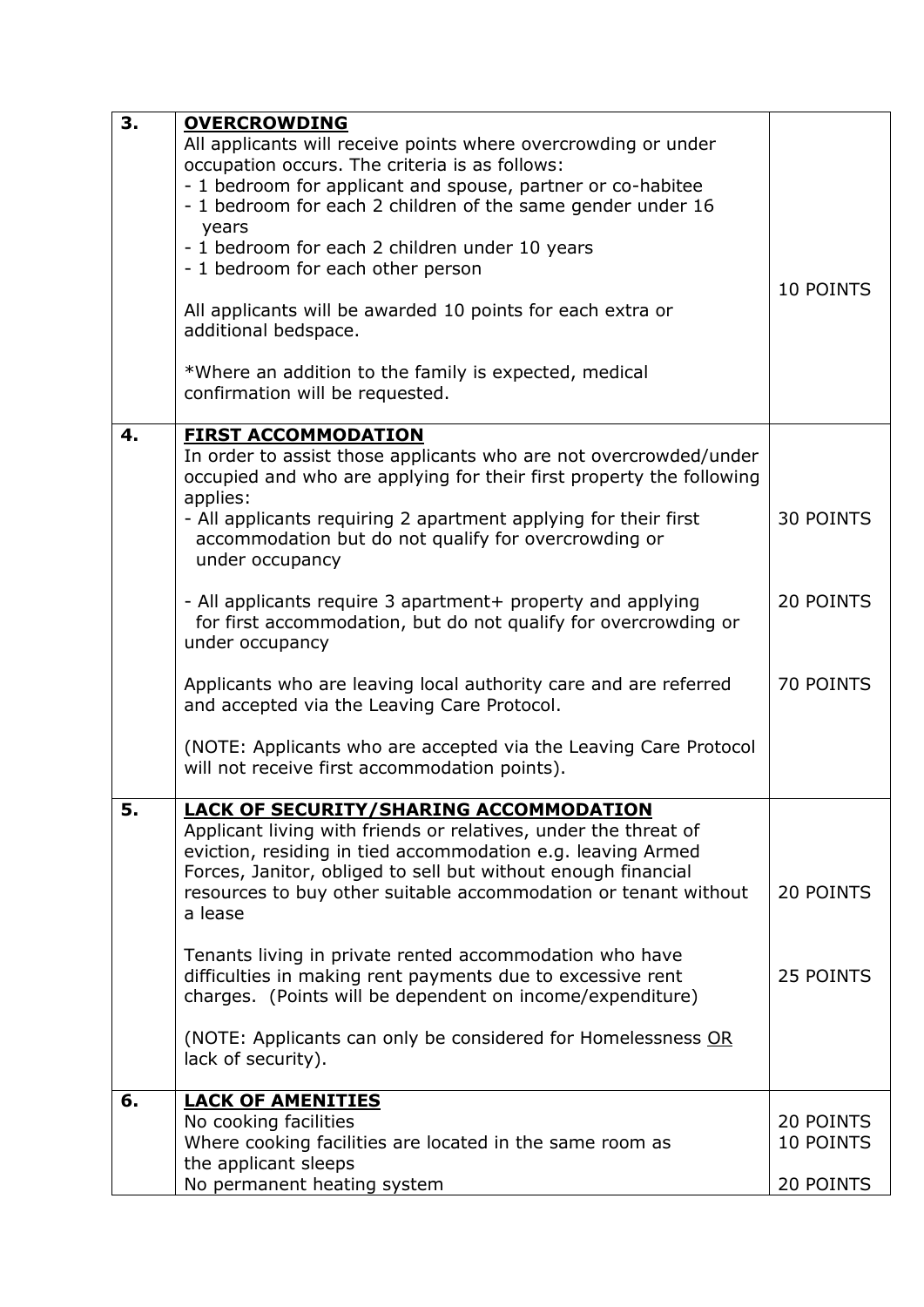| 7.  |                                                                                                                                                                                                                                                                                                                                                                                                                                                                                                                                                                                                     |                        |
|-----|-----------------------------------------------------------------------------------------------------------------------------------------------------------------------------------------------------------------------------------------------------------------------------------------------------------------------------------------------------------------------------------------------------------------------------------------------------------------------------------------------------------------------------------------------------------------------------------------------------|------------------------|
|     | <b>SHARING AMENITIES</b><br>Where an applicant shares amenities with other people who are<br>not being rehoused with them, they will be awarded points as<br>follows:                                                                                                                                                                                                                                                                                                                                                                                                                               |                        |
|     | - Sharing a bathroom<br>- Sharing a kitchen                                                                                                                                                                                                                                                                                                                                                                                                                                                                                                                                                         | 10 POINTS<br>10 POINTS |
| 8.  | <b>UNSATISFACTORY PROPERTY</b>                                                                                                                                                                                                                                                                                                                                                                                                                                                                                                                                                                      |                        |
|     | - If property suffers from long-standing<br>disrepair, dampness or infestation and is unlikely to be<br>resolved in a reasonable time.                                                                                                                                                                                                                                                                                                                                                                                                                                                              | <b>30 POINTS</b>       |
|     | - Where disrepair, dampness or infestation, exists but is<br>localised                                                                                                                                                                                                                                                                                                                                                                                                                                                                                                                              | 20 POINTS              |
|     | Proof of disrepair will be required before points are awarded.                                                                                                                                                                                                                                                                                                                                                                                                                                                                                                                                      |                        |
| 9.  | <b>MEDICAL CONDITIONS</b><br>Medical points will only be awarded where it is demonstrated that<br>the current accommodation is unsuitable and by moving to<br>alternative accommodation the applicant, or anyone else in your<br>household, will receive an immediate or long term health benefit.                                                                                                                                                                                                                                                                                                  |                        |
|     | A medical self-assessment form should be completed for each<br>person with a medical condition, and further information may be<br>requested from your GP, Hospital Consultant or other Government<br>agency e.g DWP.                                                                                                                                                                                                                                                                                                                                                                                |                        |
|     | Unless otherwise confirmed by a medical professional, all medical<br>applicants will usually be considered for ground or first floor<br>accommodation.                                                                                                                                                                                                                                                                                                                                                                                                                                              |                        |
|     | If applicants require sole use of a bedroom, or if they need an<br>additional bedroom, due to a medical condition verification from a<br>GP or health professional will be required as confirmation of this.                                                                                                                                                                                                                                                                                                                                                                                        |                        |
|     | Award will be based upon the details of on the Medical Assessment<br>Form to assess whether the need is high, moderate or low priority.                                                                                                                                                                                                                                                                                                                                                                                                                                                             |                        |
| 9a. | <b>High Priority</b><br>Points will be awarded where it is demonstrated that the current<br>accommodation is:<br>- greatly exacerbating the medical condition or health problem<br>- severely restricting the person's access to essential<br>facilities within the property<br>- rendering the person housebound<br>- severely restricting the person's daily activities<br>- the present accommodation is totally incompatible with the<br>person's physical disabilities (e.g. an applicant, with a<br>qualifying condition, living on 3rd or 2nd floor<br>accommodation requiring ground floor) | <b>60 POINTS</b>       |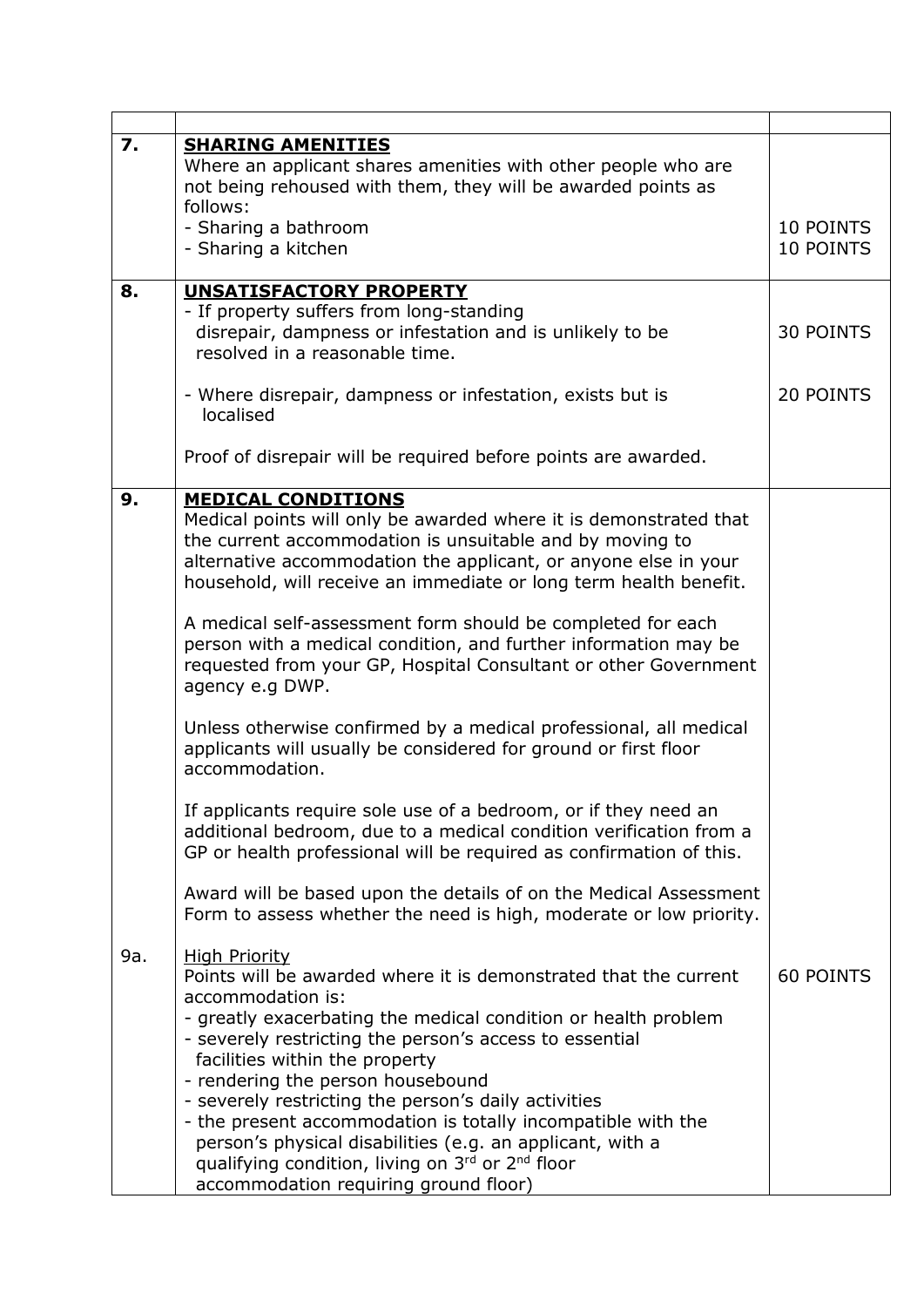| 9b.  | <b>Moderate Priority</b>                                                                                   | 50 POINTS        |
|------|------------------------------------------------------------------------------------------------------------|------------------|
|      | Points will be awarded where it is shown that the current                                                  |                  |
|      | accommodation is:                                                                                          |                  |
|      | - aggravating the medical condition or health problem                                                      |                  |
|      | - restricting the applicant's mobility within the property                                                 |                  |
|      | - making it difficult for the sufferer to move freely around                                               |                  |
|      | their home                                                                                                 |                  |
|      |                                                                                                            |                  |
| 9c.  | <b>Low Priority</b>                                                                                        | <b>40 POINTS</b> |
|      | Points will be awarded to applicants that demonstrate that their                                           |                  |
|      | current accommodation is:                                                                                  |                  |
|      | - aggravating the medical condition or health problem                                                      |                  |
|      | - causing the person mental and/or emotional problems                                                      |                  |
|      | (e.g. depression) to such a degree that continued and                                                      |                  |
|      | long term assistance is required from psychiatric services.                                                |                  |
|      | Points will only be considered if accompanied by a                                                         |                  |
|      | Psychiatric report. Also applicants suffering from                                                         |                  |
|      | depression, with supporting letter from Psychiatrist)                                                      |                  |
|      |                                                                                                            |                  |
| 9d.  | <b>Additional Medical Points</b>                                                                           | 10 POINTS        |
|      | If more than one applicant in each household will benefit<br>additional points per person will be awarded. |                  |
|      |                                                                                                            |                  |
| 10   | <b>SOCIAL CONDITIONS</b>                                                                                   |                  |
|      |                                                                                                            |                  |
| 10a. | Support                                                                                                    |                  |
|      | Points will be awarded to those applicants who need support of, or                                         | 20 POINTS        |
|      | who have to support, a relative living within MHA's area of activity                                       |                  |
|      |                                                                                                            |                  |
| 10b. | Employment                                                                                                 |                  |
|      | Points will be awarded to those applicants who wish to reside in                                           | 20 POINTS        |
|      | the area for employment reasons. (Proof of employment will have                                            |                  |
|      | to be provided before these points are awarded).                                                           |                  |
|      |                                                                                                            |                  |
|      | Where a joint application is submitted and both applicants are in                                          | 10 POINTS        |
|      | employment the 2 <sup>nd</sup> applicant will be awarded 10 points.                                        |                  |
| 10c. | <b>Other Social Conditions</b>                                                                             | <b>30 POINTS</b> |
|      | MHA recognises that there are some other situations where there                                            |                  |
|      | are special needs or exceptional social circumstances not                                                  |                  |
|      | adequately covered under other sections of this Policy                                                     |                  |
|      |                                                                                                            |                  |
|      | Points under this category may be awarded by the relevant                                                  |                  |
|      | housing staff. For audit purposes the Housing Services Manager                                             |                  |
|      | will confirm these points. It may be necessary to request evidence                                         |                  |
|      | to support this category e.g. Police, Social Work Services,                                                |                  |
|      | Landlord etc.                                                                                              |                  |
|      |                                                                                                            |                  |
|      | If you share custody of your children you must have overnight                                              |                  |
|      | access to your children a minimum of two nights per week, and                                              |                  |
|      | you must be able to evidence this.                                                                         |                  |
|      |                                                                                                            |                  |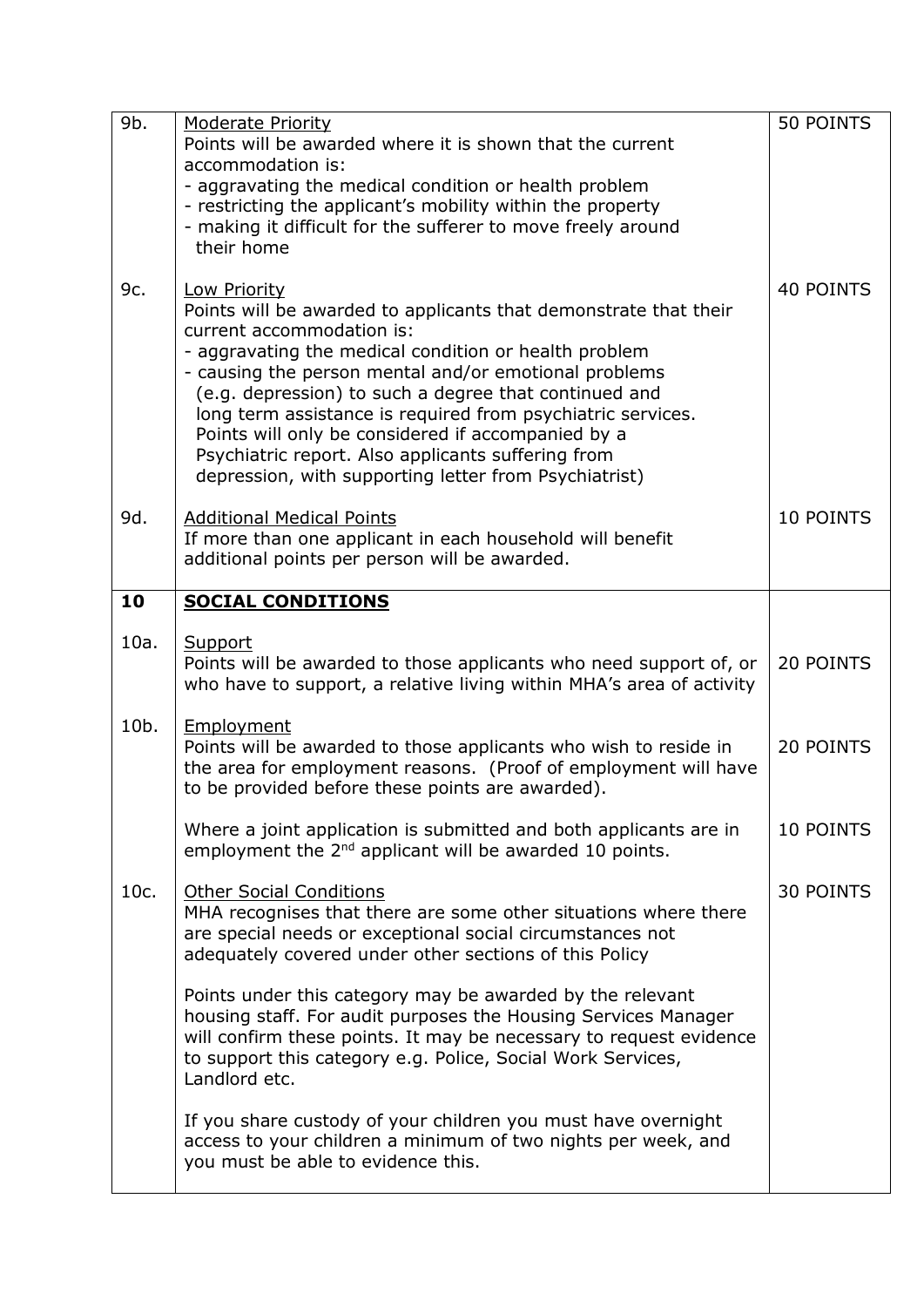| 11. | <b>HARASSMENT/DOMESTIC ABUSE/ANTI-SOCIAL</b>                                                                                                                                                                                                                                                                                                                                                       |           |
|-----|----------------------------------------------------------------------------------------------------------------------------------------------------------------------------------------------------------------------------------------------------------------------------------------------------------------------------------------------------------------------------------------------------|-----------|
|     | <b>BEHAVIOUR</b>                                                                                                                                                                                                                                                                                                                                                                                   |           |
|     | Harassment should not be confused with neighbourhood issues<br>general nuisance, vandalism or other forms of anti-social disputes.<br>Harassment goes beyond neighbour disputes and is on-going<br>violence which may be physical or verbal, and which is aimed at a<br>specific person or household purely on the basis of a personal<br>factor such as nationality, race, religion or sexuality. | 60 points |
|     | Points will be awarded for harassment when the applicant can<br>demonstrate that their quality of life is seriously affected because<br>of harassment of themselves or a member of their household.<br>Evidence may be requested such as letters of support from current<br>landlord, police reports etc                                                                                           | 40 points |
|     | Points will be awarded for issues within the neighbourhood and<br>this will reflect the severity of the problem in the neighbourhood<br>at large and the direct effect it is having on the applicant and/or<br>applicant's family                                                                                                                                                                  | 20 points |
|     | Points will only be awarded in this section when the applicant<br>remains in the address shown on the application at the date of<br>award                                                                                                                                                                                                                                                          | 10 points |
|     | Points will not normally be given if the applicant or a member of<br>their household is judged to be the instigator and perpetrator of<br>the dispute and is being unreasonable in their expectations or is<br>unjustified in their accusations and complaints.                                                                                                                                    |           |

# **Removal of points**

Points are awarded under certain categories only when the Association is satisfied that the problems being experienced are so severe that the only means of resolved the situation is urgent re-housing. This includes:

- Statutory homeless
- Intentionally homeless
- Hostel or homeless unit
- Imminent danger
- Harassment
- Domestic abuse
- Very high medical and health needs
- Special circumstances

These points are awarded to allow applicants to be re-housed as soon as possible and housing aspirations are of secondary importance. Refusals of suitable re-housing, will therefore, result in a review of the applicant's eligibility for the priority points and unless the refusal is directly linked to the reason for awarding the points may result in these points being removed. The applicant will not be considered for priority points for a period of 12 months.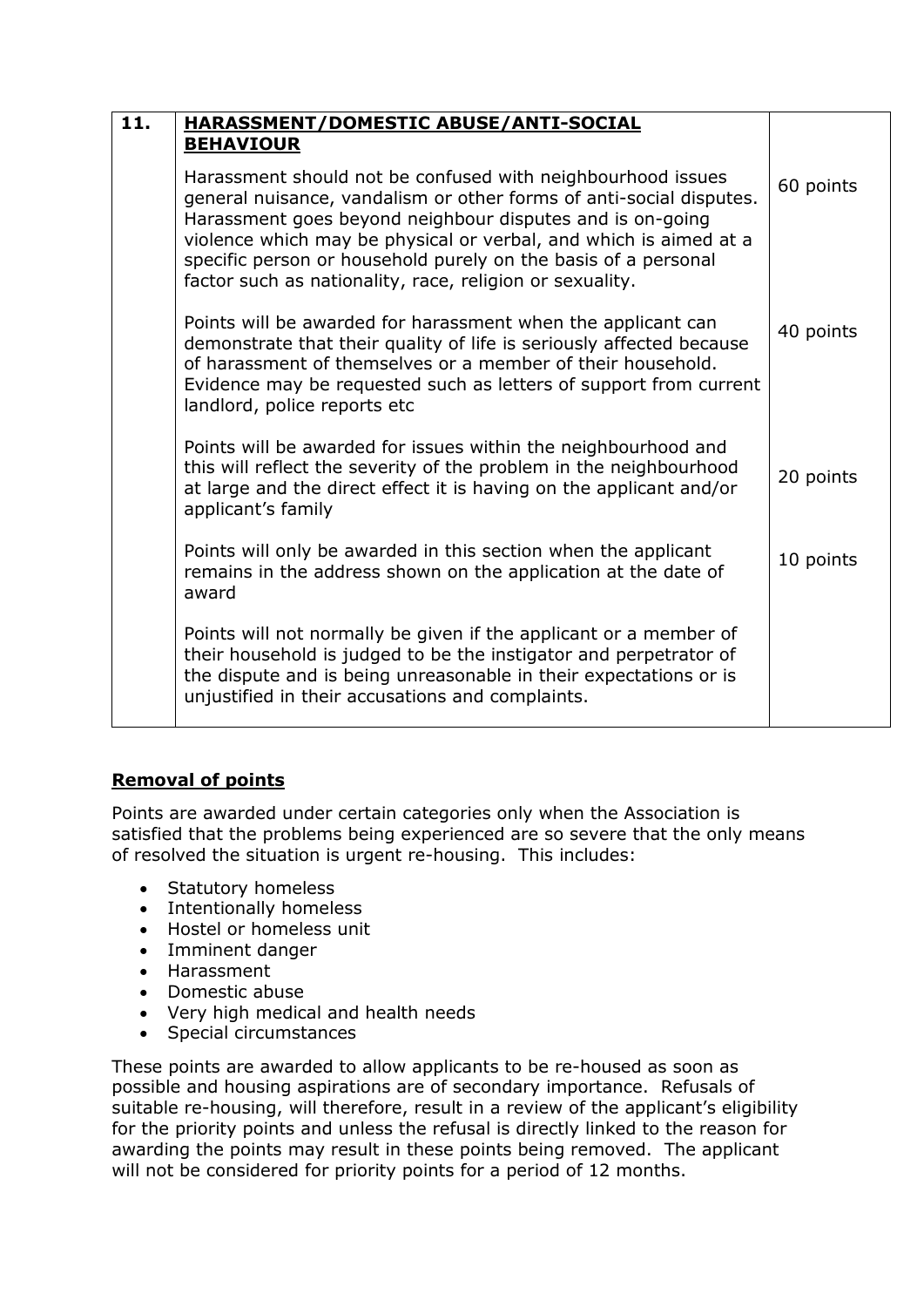Priority points may also be removed if the cause of the problem that led to the points being awarded has been resolved by other means and/or no incidents have occurred in the previous 12 months

## **RESPONDING TO APPLICATIONS**

In line with the Housing (Scotland) Act 2001 all applications are assessed and pointed in accordance with the Association's Allocations Policy.

Applicants will receive written notification once their application has been accepted onto the housing list. The Association will aim to turn around an application form (from receipt to issuing registration letter) within 10 calendar days.

Information will be provided to applicants in writing of how many points they have been awarded, the size of property they are being considered for and the current position on the list.

## **MAKING, RECEIVING, ACCEPTING AND REFUSING AN OFFER OF HOUSING**

All applicants who apply for housing will be shortlisted based on the priority criteria given to reasonable preference groups set out in this policy. Applicants at the top of the list will then be considered for a property if they are eligible, they meet the household size for the property and are not subject to a suspension.

#### Reasonable offers

A reasonable offer is defined as an offer for a property which is based on application information and preferences, will meet the applicant's housing needs. When determining whether an offer is reasonable, the Association will also take into accounts;

- Stock availability and demand
- Legislative requirements
- Based on the reason for the refusal and the information provided about the property, was it reason that the applicant should have recognised that the property was unsuitable before accepting an offer
- If there been any change in the applicant's circumstances.

Applicants will be given up to two working days from the date of the offer letter to respond either by refusing the offer or by making an arrangement to view the property. Failure to do so will result in the offer being withdrawn in writing by the Association and recorded as a refusal.

An applicant must normally accept tan offer and sign the tenancy agreement within one working day of viewing the property, although this may be extended by a further working day in special circumstances. Failure to do so will result in the offer being withdrawn and recorded as a refusal.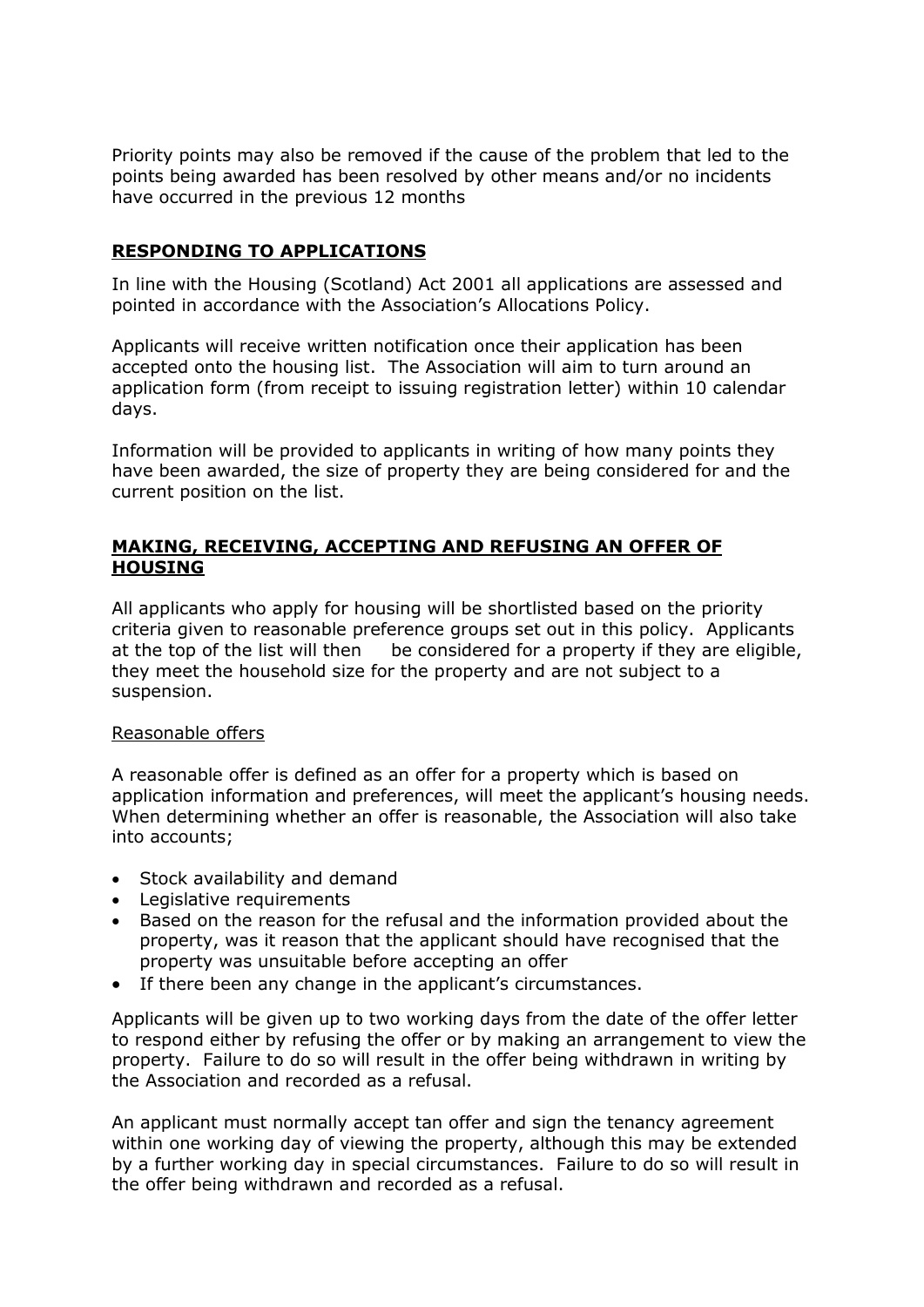The Association does appreciate that applicants may want to view and sign for a property on the same day and in exceptional circumstances staff will facilitate this request when required.

## **CONFIRMATION OF CIRCUMSTANCES**

The onus of proof of circumstances lies with the applicants in most circumstances.

Applicants unable to provide adequate evidence as their housing needs or circumstances will have their application cancelled.

Responsibility for notifying changes of address and other change of circumstances lies with the applicant. Failure to notify changes may materially affect the points awarded.

## **REVIEW OF APPLICATIONS**

A review of direct applications will be carried out on at least an annual basis.

Applicants will be required to respond to a letter within 28 calendar days of receipt stating whether they still wish to be considered for housing, and listing any changes in circumstances. Failure to do so will result in the applicant being removed from the list. Removal from the list will be confirmed in writing to the applicant. If an applicant contacts the Association within one month of being removed from the list, giving good reason for not responding they will be reinstated.

Removed applicants contacting us after the 28 calendar day deadline with no good reasons for not responding, must reapply by completing a new application form. This will be regarded as the new date of application, unless the Housing Manager considers there to be mitigating circumstances.

#### Tenancy references

With the applicant's consent, the Association will seek references from an applicant's current and former landlord for tenancies that have ended within three years or less from the date the applicant is considered for a property.

#### **CANCELLATION OF APPLICATIONS**

There are a very limited number of circumstances where an application may be removed from the housing list. These are:

The applicant asks us to cancel their application;

The death of an applicant; or

The applicant repeatedly fails to respond to a review of the list or to other correspondence

Any applicant whose application is cancelled or suspended will be notified in writing stating the grounds on which the decision has been made. If any applicant is aggrieved by such a decision, they have the right to appeal in writing to the Housing Manager within 15 working days of the date of notification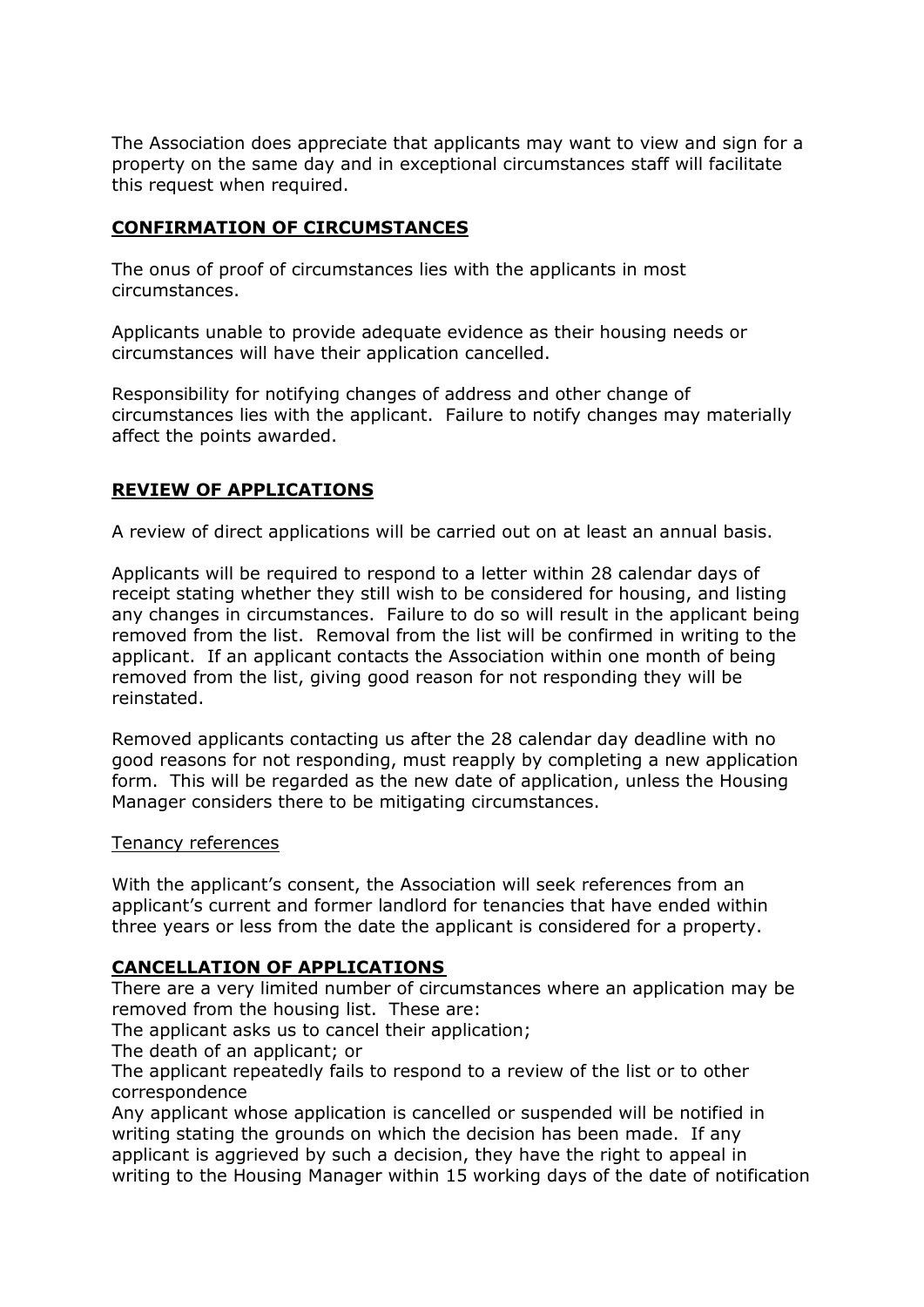being issued. The Housing Manager will review the case and respond within 15 working days. If the customer is not satisfied with the outcome of the appeal, the next stage is to follow the Association's complaints handling procedure.

## **GRANTING OF TENANCIES TO EMPLOYEES, GOVERNING BODY MEMBERS AND RELATIVES OF PERSONS CONNECTED TO THE ASSOCIATION**

Housing applications from employees and relatives of persons connected with the Association will be treated in line with all other applications. All applicants shall be asked to state whether or not, to their knowledge, they are related to a Committee or staff/agent member, and the Association will comply with all relevant legislation, regulatory guidance and best practice in dealing with any of these applications.

# **TENANCIES GRANTED**

In all cases, excluding those categories below, a Scottish Secure Tenancy will be offered:

Where a Short Scottish Secure tenancy is appropriate in line with Schedule 6 of the Housing (Scotland) Act 2001.

Applicants who are married, in a civil partnership or intending to co-habit will be offered joint tenancies unless specifically requested otherwise.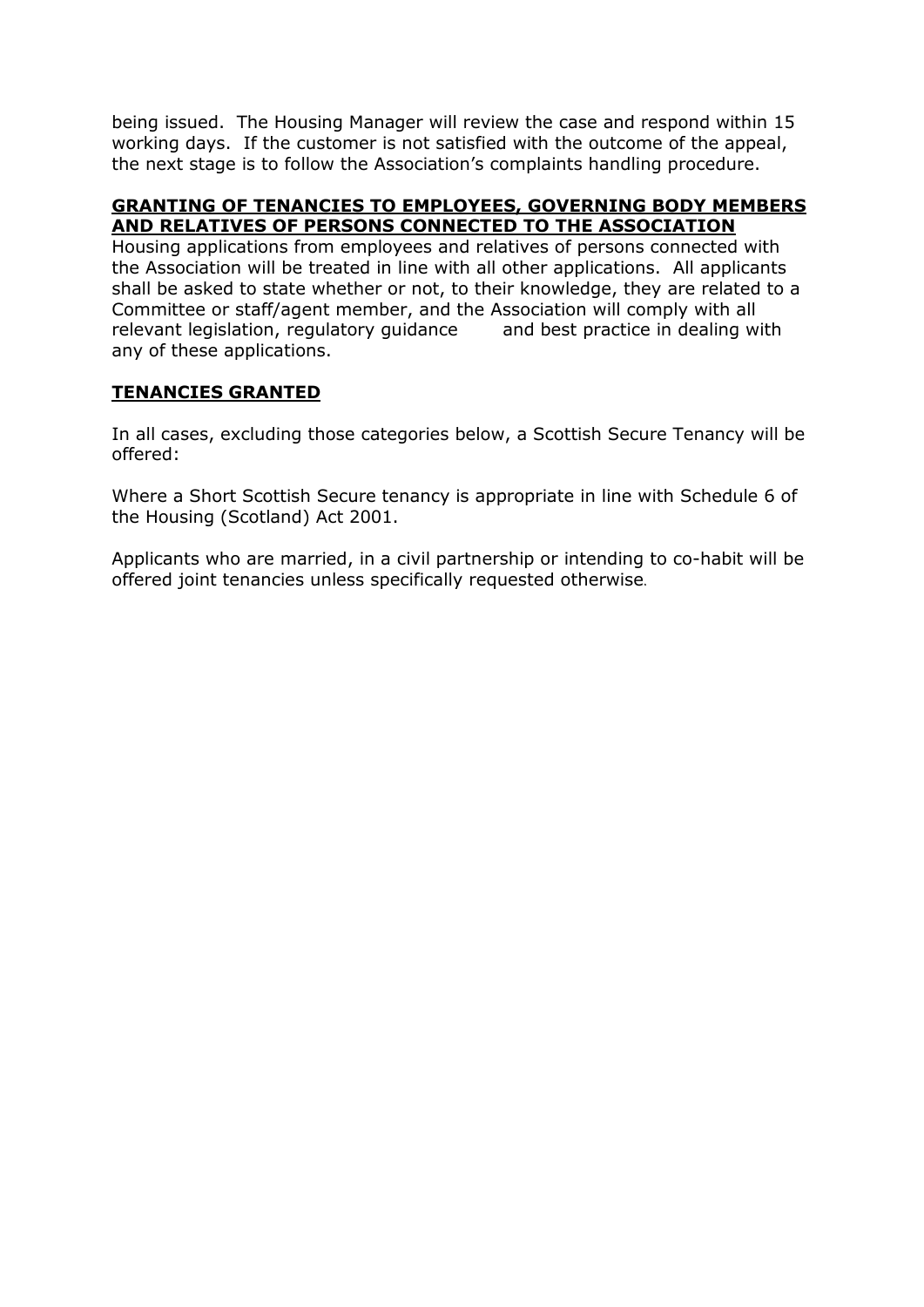# **Mutual exchange Appendix**

## **Policy principles**

All Scottish secure tenants have the right to exchange their tenancy, including Association tenants, tenants of other RSLs and tenants of local authorities and/or other public bodies

We will consider on merit any application for an exchange with applicants who are not Scottish secure tenants, for example, social housing tenants in England, private tenants who do not have the right to exchange. The Association will also provide advice on the implications for any tenant considering such an exchange which could result in them losing security of tenure.

Mutual exchanges are not limited to two parties and multiple exchanges will be permitted subject to qualification outlined in the policy.

Where a mutual exchange involves the tenants of another landlord, the other landlords must also consent to the exchange.

The Association will not unreasonably withhold consent to requests for mutual exchanges as long as the appropriate criteria are met. Any decision to refuse or accept an application for a mutual exchange will be made by the Senior Housing Officer or other officer of at least equal seniority.

The Association will take part in and promote local and national mutual exchange schemes where this is considered to be beneficial to tenants

## **Applications and consent**

Requests for mutual exchange must be submitted in writing by the tenant and replied to in writing within one month. In accordance with the Housing (Scotland) Act 2001 Schedule 5 Part 2, if consent or refusal is not advised in writing within one month then it is taken that the landlord has consented to the application

The Association may refuse consent if there are reasonable grounds to do so. The following are possible, but not exclusive, grounds under which an application may be refused, including those set out in the Housing (Scotland) Act 2001:

- An applicant has been issued with a Notice of Proceedings for Possession and the notice is still effective
- An applicant is the subject of an order of eviction
- An applicant has rent arrears
- An applicant has breached the terms of their current tenancy, for example through condition of their property
- There is an existing ASBO against an applicant or member of the applicant's household
- A financial inducement has been offered by either party or someone connected to them in some way
- Overcrowding or under occupation for our tenants would be exacerbated by or result from the exchange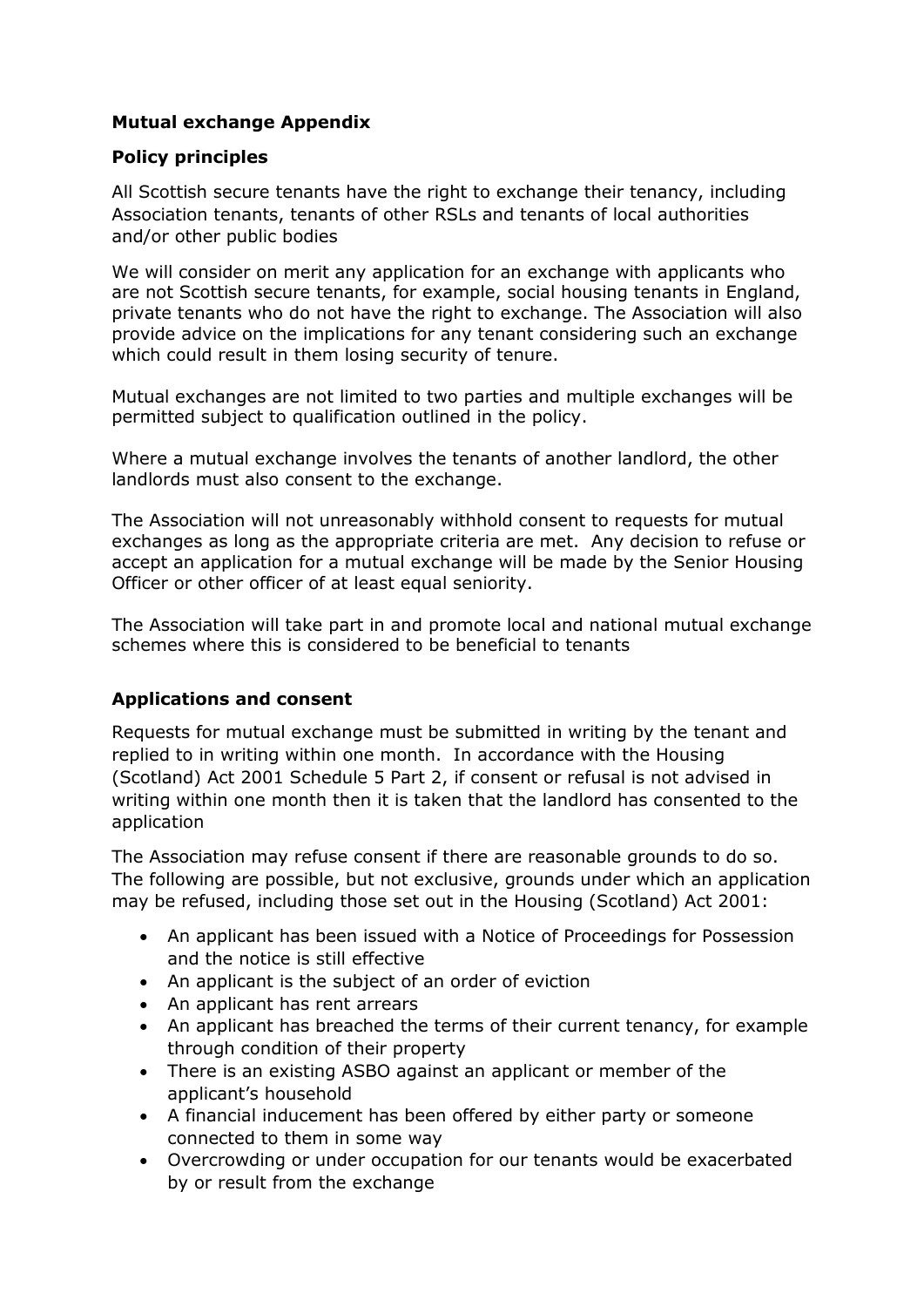- A property has been specially adapted for the benefit of someone with special needs and there will be no one in the house after the exchange who would benefit from the adaptations
- An applicant does not have the necessary support in place
- We have plans to carry out work to the house or building which would affect the accommodation
- An applicant has a tenancy that is tied to their employment
- Any other reason which the member of staff making the decision on the application considers to be reasonable

Applications for mutual exchange are likely to be refused if overcrowding or under occupation for our tenants would be exacerbated by, or result from, the exchange. Any decision on overcrowding will be made with reference to the criteria set out in the Housing (Scotland) Act 1987. Any decision on under occupation will be made primarily with reference to the Allocations Policy.

Where a tenant is currently under occupying, and wants to exchange to a house of the same size then the Association would normally allow this subject to other conditions being met

In some case the Association will approve a mutual exchange subject to the tenant completing any outstanding repairs in the property that are their responsibility in accordance with their tenancy agreement

In deciding whether to consent to a request to exchange from a tenant with a SSST the Association will take account of whether the special circumstances that led to the tenant being granted the SSST still apply. If the Association want the incoming tenant to have a SSST then it must be satisfied that it still has grounds to do this

# **Conditions for the exchange**

The incoming tenant must accept the condition and decoration of the property as it is. No repairs other than those required under the terms of normal landlord responsibility will be carried out by the Association following a mutual exchange

An electrical and gas safety check (where appropriate) will be required on the day of the exchange. An EPC is not required for a mutual exchange if there is already one in place. The Association will pay the costs of the necessary certificates required to be given to the new tenant. Tenants must sign a mandate to confirm that they will accept a recharges for the costs of the exchange if they terminate their tenancy within one year of the exchange date

All new tenants must sign a new tenancy agreement. This includes tenants moving from one of the Association's properties to another. The Associations outgoing tenant must sign a termination form.

No exchange of keys should take place before any tenancy agreement has been signed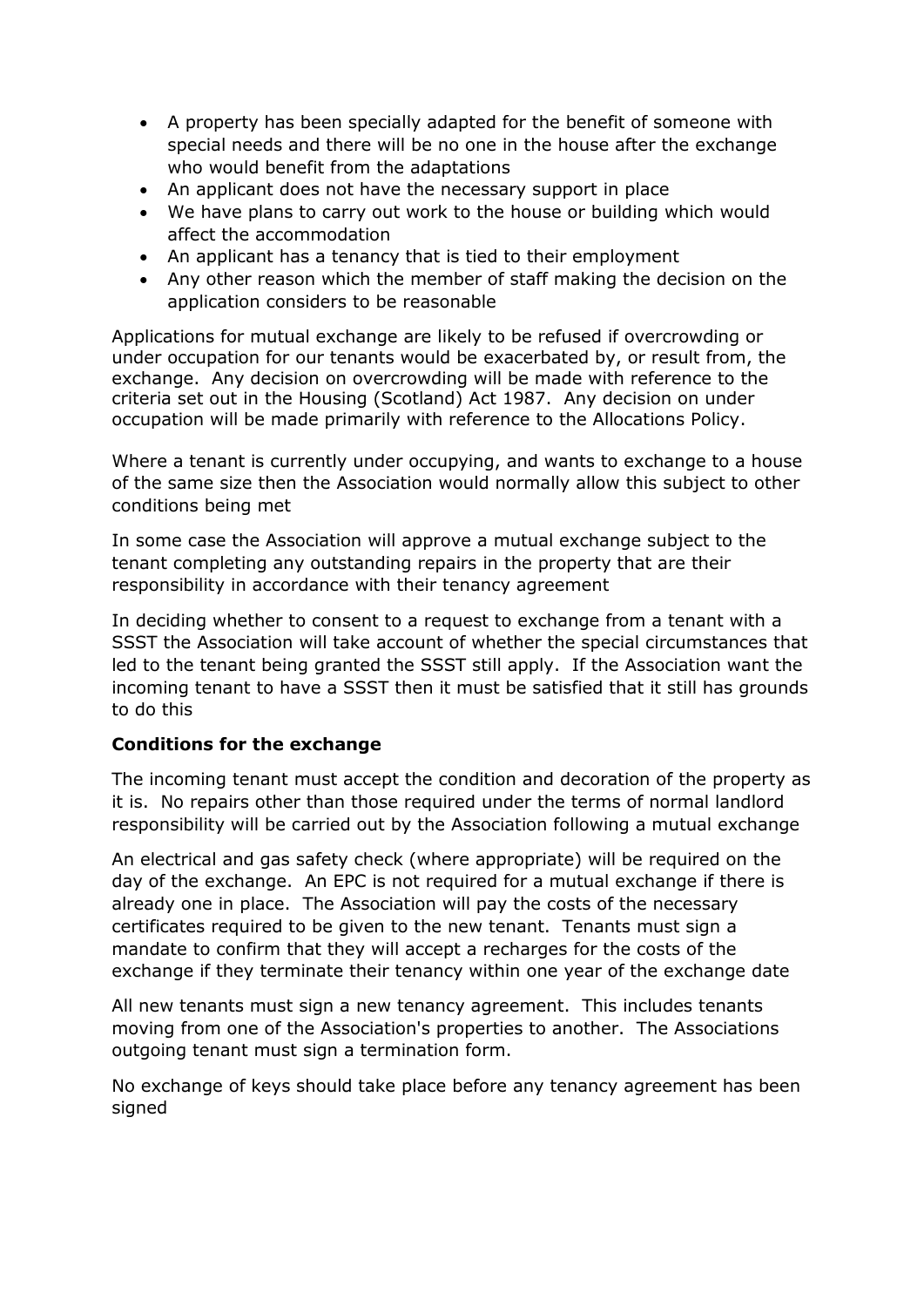# **Appeals**

The Association will offer tenants or applicants the opportunity to appeal against any decision not to approve a mutual exchange. Any such appeal will be heard by Housing Manager or other appropriate senior members of staff who have not previously been involved in making a decision on the case. If the tenant is still dissatisfied after the outcome of the appeal, then they may make a complaint which will be dealt with under the complaints handling procedure

The applicant is also entitled to appeal to court by summary application on decisions relating to mutual exchange. if the court considers the Association's refusal to be unreasonable it can direct it to consent to the application

## **Unapproved mutual exchange**

Where an exchange has taken place without consent, the Association will take one of the following options:

- Regulate the position by completing procedures retrospectively
- Insist that the tenants return to their original houses; and/or
- Take action against the tenant(s) for breach of tenancy conditions because they are no longer using the tenancy as their main and principle home

If the mutual exchange involves a tenant of another landlord, the Association will liaise with the other landlord to agree the best course of action

## **Rent arrears and underoccupancy**

For tenants affected by the under-occupancy charge, mutual exchanges is one of the best options available to find a property which enables them to receive full housing benefit

Where arrears have built up directly and solely due to the under-occupancy charge, we will normally allow an exchange to take place as long as all other conditions have been met

Where arrears have built due to the under-occupancy charge, but there are additional arrears the Association will normally consider allowing an exchange only if an acceptable arrangement has been made and kept to for at least three months. Any decision to approve an exchange under these circumstances will depend on factors including level of arrears, payment history and financial circumstances of the tenant

Where a tenant has arrears but is not affected by the under occupancy charge the Association will not normally approve an exchange unless the full amount of the arrears is cleared

Any tenant who is allowed to exchange with arrears owing to the Association must sign an undertaking to pay off arrear within a reasonable time period, which will be determined by the Association